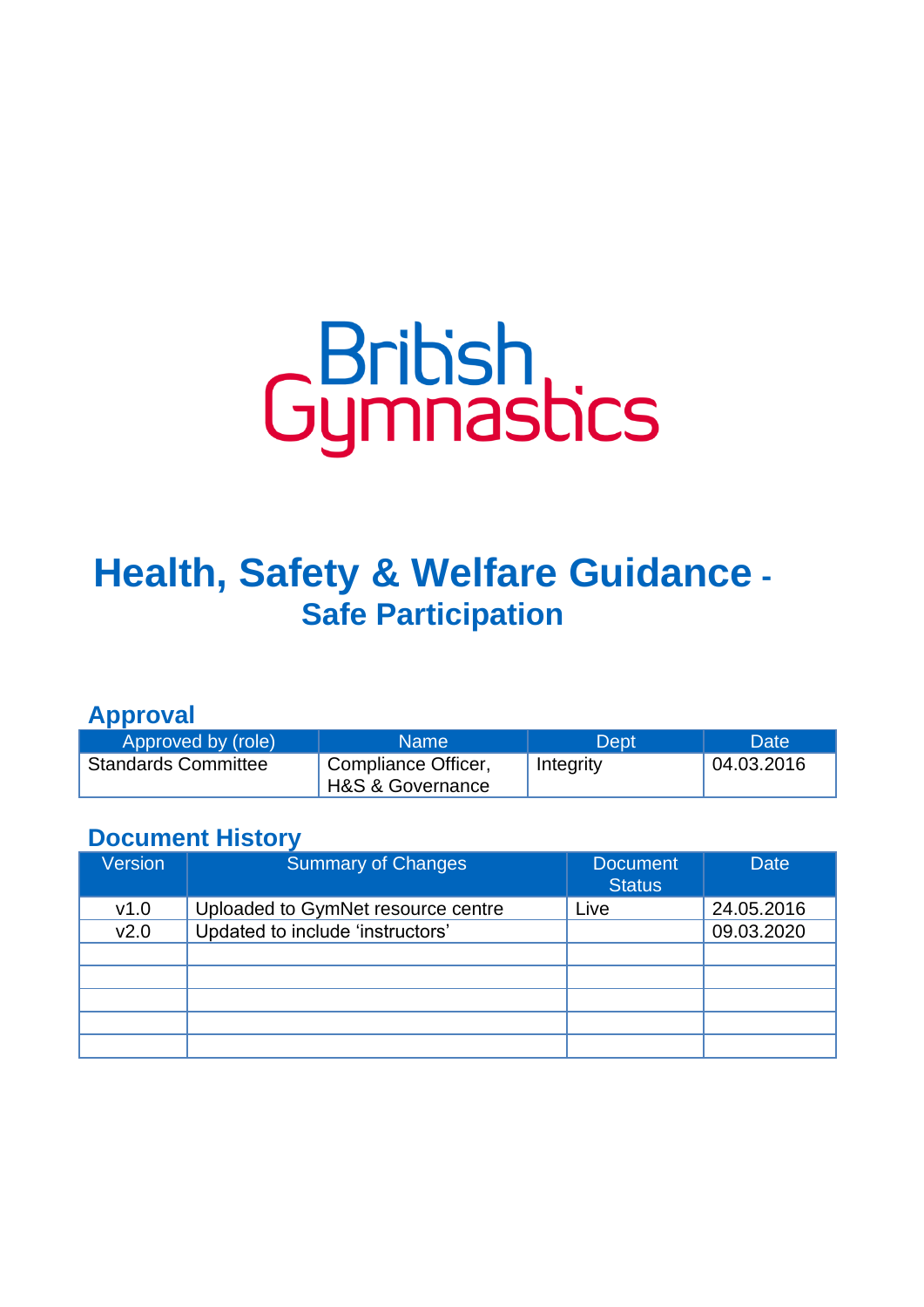# **Contents**

| 1.0  |  |
|------|--|
| 1.1  |  |
| 1.2  |  |
| 1.3  |  |
| 1.4  |  |
| 1.5  |  |
| 1.6  |  |
| 1.7  |  |
| 1.8  |  |
| 1.9  |  |
| 1.10 |  |
| 1.11 |  |
| 2.0  |  |
| 2.1  |  |
| 2.2  |  |
| 2.3  |  |
| 2.4  |  |
| 2.5  |  |
| 2.6  |  |
|      |  |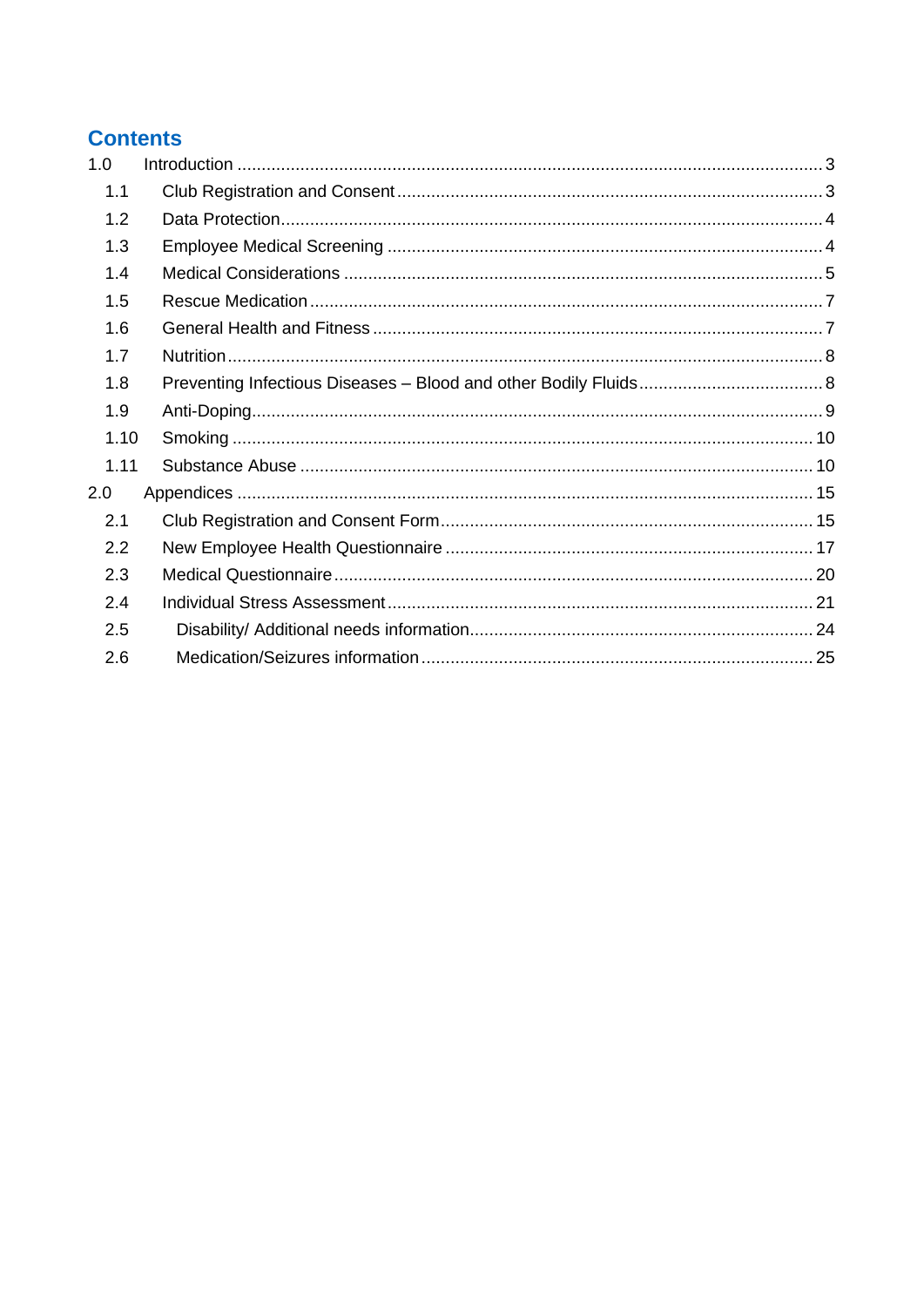# **1.0 Introduction**

<span id="page-2-0"></span>For the vast majority of people, participation in gymnastics can have an extremely positive impact on health and wellbeing. However, for some people who may have medical conditions or disabilities; some adaptations to the activity may be required to allow safe participation. There is also a small group of people for whom participation in gymnastics activities may have an adverse impact on their health. Before anyone takes part in gymnastics activities, clubs and particularly coaches and/or instructors must ensure that each participant is sufficiently fit and healthy, and they should also ensure this remains the case before starting each training session.

The following guidance is part of a suite of documents that should be read and implemented in conjunction with the British Gymnastics Health & Safety Management System & Guidance.

# **1.1 Club Registration and Consent**

<span id="page-2-1"></span>When gymnasts register with a club it is essential that the club collects appropriate personal information about them. The type of information that should be collected on registration would include:

- Name and address
- Date of birth
- Parent/Guardian/Carer information (if the participant is under-18)
- Emergency contacts
- Medical/health information allergies, existing conditions, disability, additional needs
- Any other relevant personal information e.g. religious needs etc.
- Consent for participation in gymnastics and any other relevant club activities
- Photography consent

Clubs/affiliated organisations should ensure that this information is collected at the first session that the participant attends to ensure that any necessary risk assessments based on medical information can be completed prior to participation.

Parental/Guardian Consent should always be sought prior to participation in regular club activity and it is good practice to request at the same time consent to take photographs/video for training purposes. Additional consent must also be sought in other circumstances, including: -

- When a child is taking part in other activities beyond regular training
- When membership information is used for other reasons beyond those stated when it was originally collected
- Publication of images

An example registration and consent form is attached to this document as [appendix 2.1.](#page-14-2) If any additional needs are disclosed, further information may be required. An example additional needs form is also provided in [appendix 2.5](#page-23-1)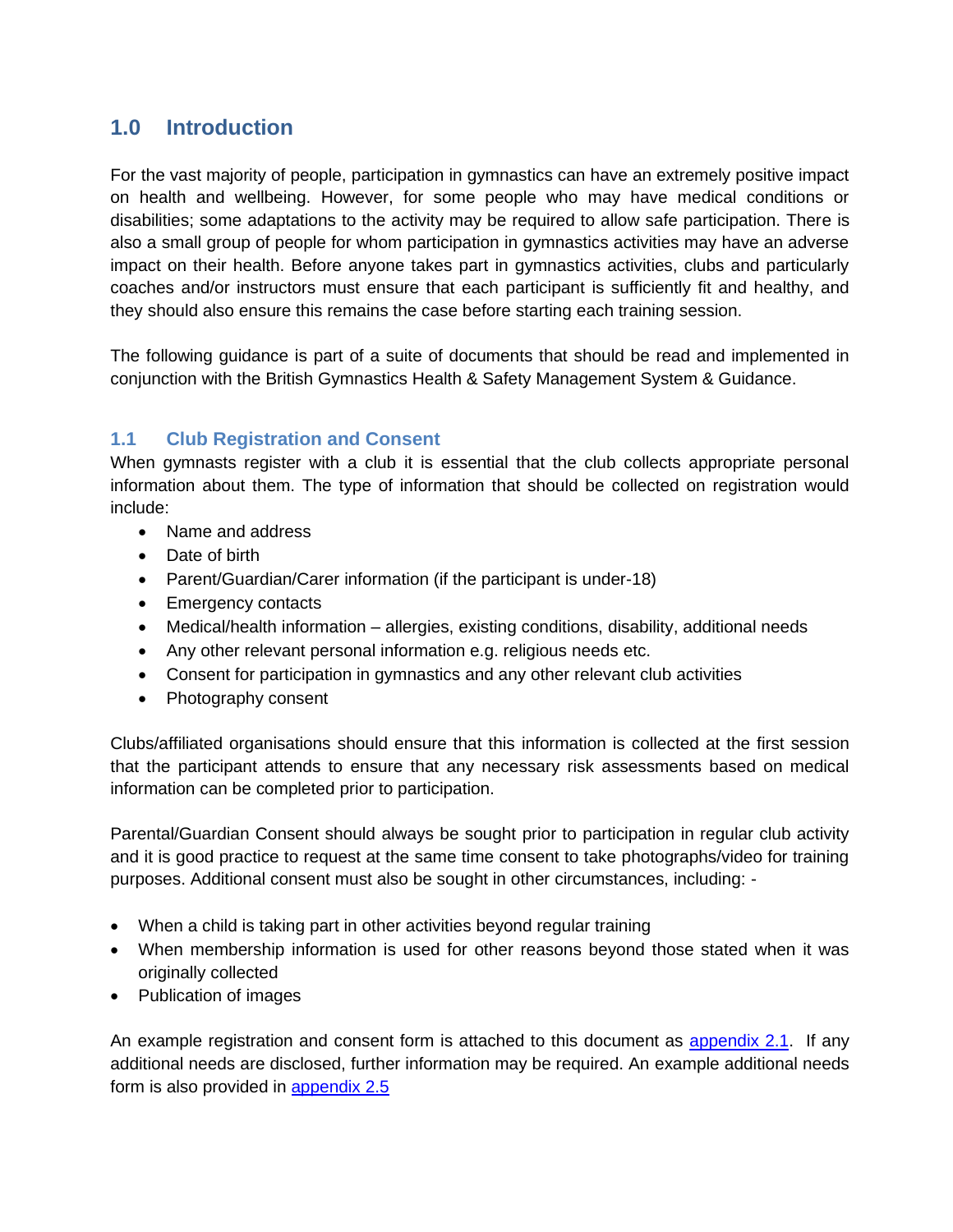# **1.2 Data Protection**

<span id="page-3-0"></span>Any club or affiliated organisation collects and uses personal information for their organisation's purposes will be subject to the data protection legislation. Data Protection law applies to any information about identified or identifiable living individuals is processed electronically or which forms part of, or is intended to form part of, a filing system and is principle based. There are seven key principles that need to be applied to require personal data to be processed:

- Lawfulness, fairness and transparency
- Purpose limitation
- Data minimisation
- Accuracy
- Storage limitation
- Integrity and confidentiality (security)
- Accountability

Please see the data protection guidance in GymNet for further information on the principles and addition guidance on data protection obligations.

All organisations and sole traders who processes personal information needs to pay an annual data protection fee to the ICO, unless they are exempt. One of these exemptions relates to 'Notfor-profit' organisations who process data purely for the purposes of establishing or maintaining membership. This exemption would not apply to clubs who use CCTV for crime prevention.

IMPORTANT NOTE: It is the responsibility of all British Gymnastics registered clubs and affiliated organisations to confirm whether they need to pay a fee to the Information Commissioner's Office Failure to pay the required fee could lead to a fine of up to £4,000.

Clubs and affiliated organisations should make use of the Information Commissioner's Office self [assessment](https://ico.org.uk/for-organisations/data-protection-fee/self-assessment/) tool to help them decide if they need to register

#### **1.3 Employee Medical Screening**

<span id="page-3-1"></span>Employers are responsible for the health and safety of employees and have a legal obligation to make an assessment of the risks to which employees may be exposed as part of their work activities. It is important not only to consider the nature of the work activities but also the fitness of the employee to carry out the work. Two example health screening questionnaires are included in Appendices [2.2](#page-16-1) & [2.3.](#page-19-1) Employers may wish to amend the form so that the medical information requested is relevant and not overly intrusive in the relation to the work activities being undertaken. In addition, an example of an individual stress assessment is included in appendix [2.4,](#page-20-1) which can be used by employers to monitor the impact of work activities on stress levels.

It should be noted that the Equality Act 2010 places a duty on both employers and service providers to make where appropriate, reasonable adjustments to enable individuals to access /continue to access work/gymnastics activities.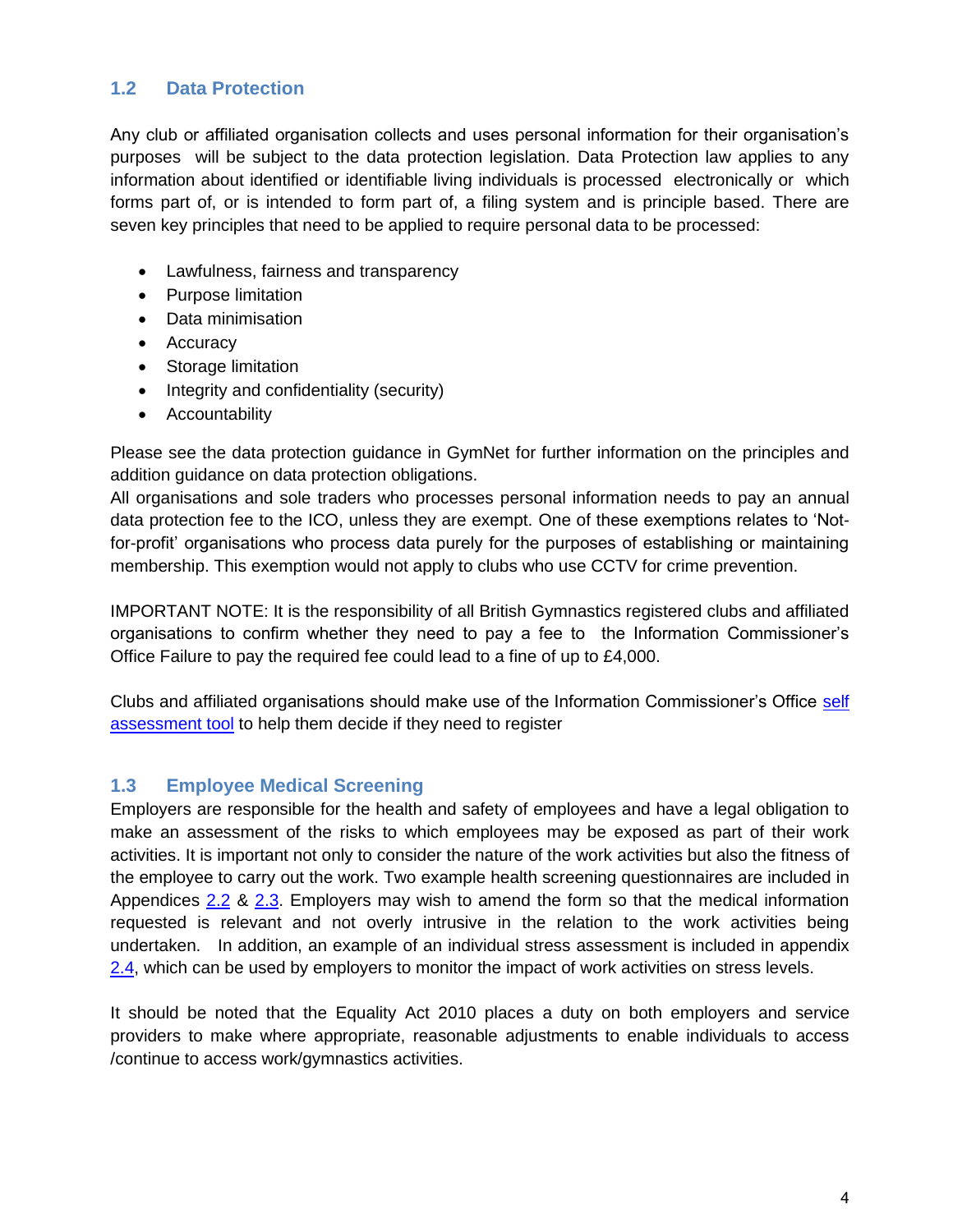# **1.4 Medical Considerations**

<span id="page-4-0"></span>Some participants may present with a medical condition that in some cases may be linked to disability. If an individual has a condition where participation in gymnastics is in question, they must seek medical advice through their GP prior to participation, to ensure that the activity will not have a detrimental effect on their health or well-being.

The following are examples of medical conditions where expert advice is to be sought prior to participation in gymnastics:

- Pregnancy
- Detaching Retina
- Confirmed Atlanto Axial Instability \*See information below
- Rodded back
- **Brittle bones**

This list is by no means exhaustive. There are also other medical conditions that may contraindicate participation. If a medical condition is disclosed, the club/coaches and/or instructors should seek further information from the participant and/or their parent/carer to understand the nature of the condition and the impact on the individual. Expert medical advice must be sought if there is any concern about participation, before attempting to devise or make adaptations to a training programme.

#### **\*Atlanto-Axial Instability**

#### **What is Atlanto-Axial Instability?**

In people with Down's syndrome, the ligaments which normally hold the joints stable can be very slack. This can lead to an unusually wide range of movement at some joints – much greater than in the general population. As well as affecting the ordinary limb joints, this can affect one of the joints in the neck; the atlanto-axial joint. The joint is the highest joint in the spinal column and it lies just at the base of the skull. There is movement at this joint whenever you nod or shake your head.

In some people with Down's syndrome, in addition to a slack ligament, the actual bones of the atlanto-axial joint may be poorly developed. These differences could make the joint more unstable and more likely to dislocate than in people without Down's syndrome. (This instability is known as atlanto-axial instability)

Due to the changes within the joint, some people with Down's Syndrome who have confirmed atlanto-axial instability may be at a greater risk of whip lash type injuries (from activities such as trampolining), which could lead to paralysis. They may also be at a greater risk of serious injury arising as a result of chronic pressure on the neck. (Gymnastic activities such as headstands or backward rolls could cause this type of pressure on the neck)

#### **What do I need to do as a coach or instructor?**

In order to safeguard the participation of gymnasts with Down's Syndrome, British Gymnastics has adopted an atlanto-axial instability screening policy for all gymnasts with Down's Syndrome.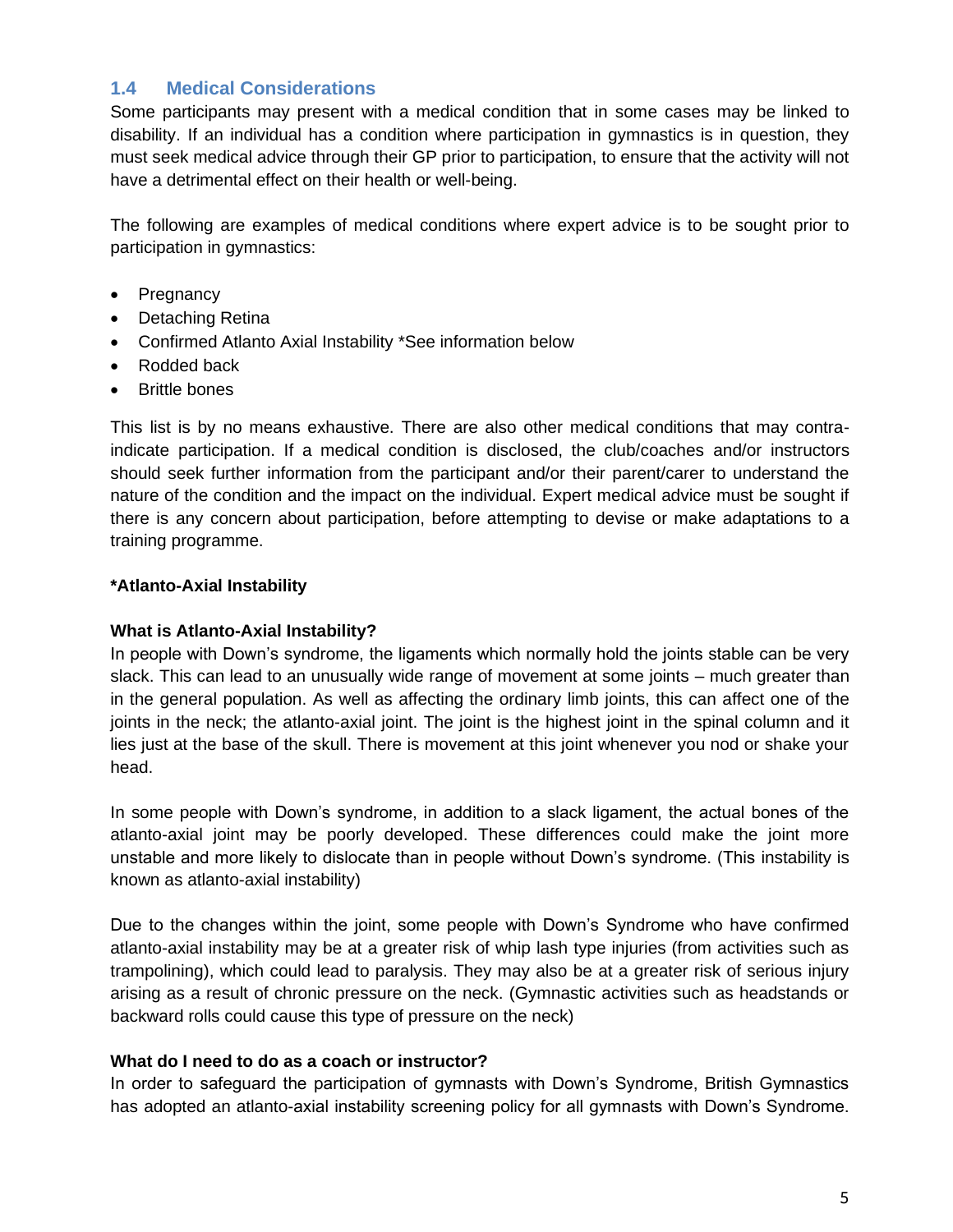#### **As a coach or instructor, YOU MUST ensure that all gymnasts with Down's Syndrome are medically screened prior to participating in any gymnastic activity.**

#### **British Gymnastics Screening Policy**

British Gymnastics has a policy of screening all participants with Down's Syndrome prior to them taking part in gymnastic activities. The aim of the screening is to provide access to gymnastics and trampolining for everyone who can benefit from involvement in this sport and who are at no greater risk than other gymnasts.

Screening must be undertaken by a qualified medical practitioner. Those who are eligible to undertake the necessary tests include General Practitioners; Orthopaedic or Paediatric Consultants; School Medical Officers/Doctors; Chartered Physiotherapists.

Once screened, if the participant does not have atlanto-axial instability, then they will be approved to participate in gymnastics. However, if a participant is confirmed as having atlantoaxial instability, the British Gymnastics Chief Medical Officer will stipulate the level of gymnastic activity that is permitted for the participant (permitted activity will be determined on a case-bycase basis and could include; total exclusion from all gymnastics activity or allowing the individual to participate in a limited number of disciplines and/or skills within gymnastics). More information can be found within the British Gymnastics Atlanto Axial Information Pack.

#### **Advice regarding Dwarfism for British Gymnastics**

The Dwarf Sports Association advises that people with Achondroplasia or another genetic skeletal dysplasia (forms of dwarfism), should not participate in trampolining. It is also advised that they should not perform gymnastics skills which involve repeated jumping or rebounding. People with Achondroplasia and some other forms of dwarfism have an exaggerated lumbar lordosis (curvature of the lower back) and spinal stenosis\*; these two factors increase the jarring forces through the spine on impact.

Because of the stenosis present throughout the spine and the likelihood of a malformed foramen magnum\*\*, people with dwarfism should also not attempt gymnastic skills where there is the potential to put pressure on, or cause impact to the head or neck.

\* Spinal stenosis is narrowing of the spinal column that causes pressure on the spinal cord.

\* Malformed Foramen Magnum- This is the hole in the skull where the spinal cord enters the head. It is normally spherical, but if it is malformed, it is misshapen. Hyper-extension or pressure on the cervical vertebrae in this case (which may result from weight bearing on the head), presents a potential risk of compressing the spinal cord, causing serious injury.

Recommendations:

- Coaches or instructors and dwarf participants should be aware of the risks associated with participation in gymnastics for dwarfs.
- It is advised that dwarfs should not participate in high impact and rebounding disciplines: TRA, DMT, & TUM
- Where other disciplines are concerned, British Gymnastics advises that rebounding, jumping and impact activity should be avoided to minimise the risk of injury. Hyper-extension of the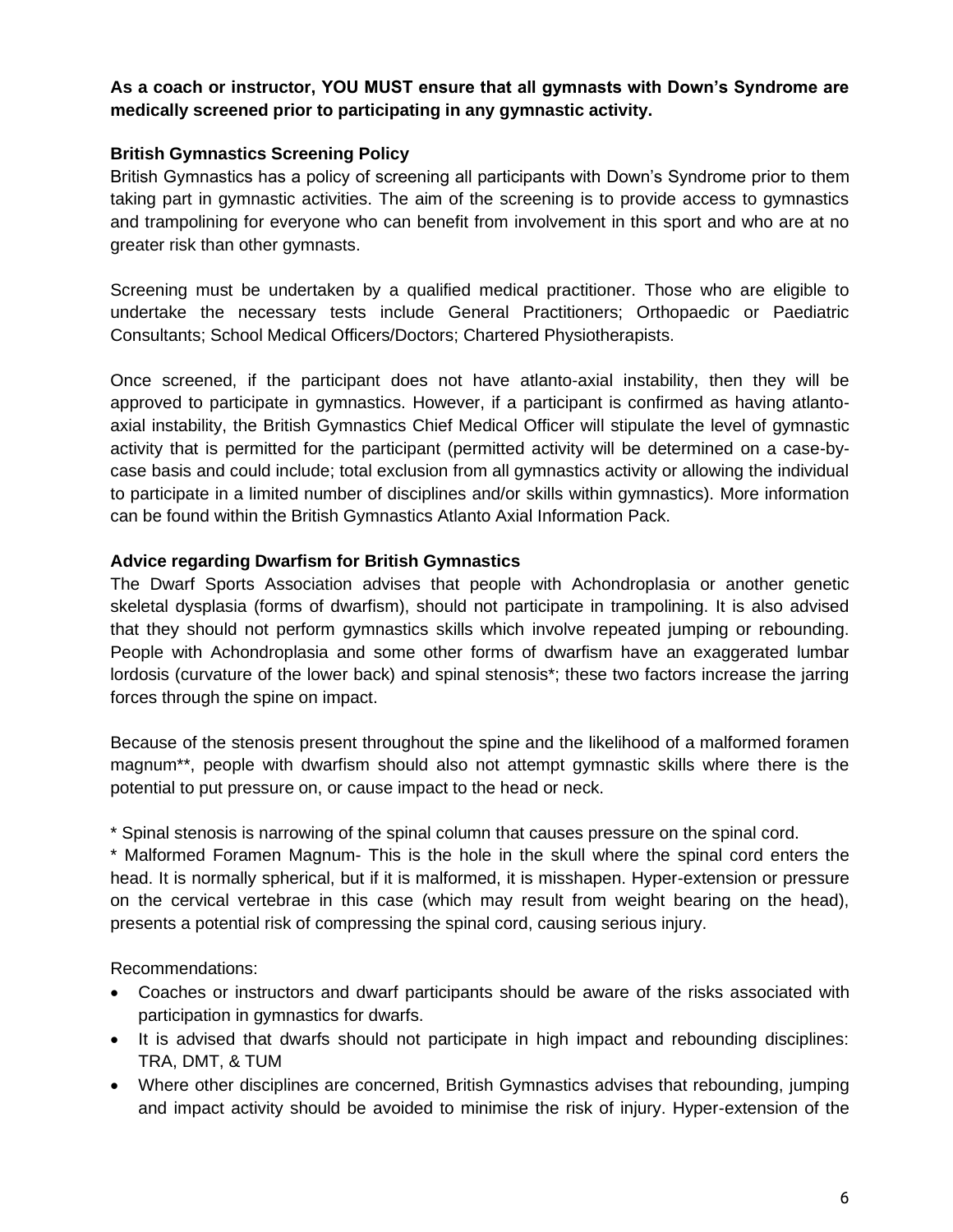spine, pressure on the neck and weight bearing on the head should also be avoided to minimise the risk of injury.

- Examples of activities regarded as non-suitable for the above reasons are:
	- o Forward and backward rolls
	- o Headstands
	- o Flicks and handsprings
	- o Bridges
	- o Jumping / rebounding / somersaults
- Examples of skills with reduced risk for this population are:
	- o Log rolls
	- o Foot balancing
	- o Running / locomotion (without jumping)
	- $\circ$  Dancing (without impact/jumps)
	- o Elements such as Cartwheels (if the participant has long enough and strong enough arms to support the bodyweight without the head coming in contact with the floor).

#### **1.5 Rescue Medication**

There are some medical conditions where individuals may require the administration of rescue medication in an emergency e.g. asthma, allergic reactions, epilepsy, diabetes etc.

<span id="page-6-0"></span>If a participant has a medical condition that may require the administration of emergency medication, the club must carry out a risk assessment and put in place appropriate control measures based on the likelihood of an emergency arising and its potential consequences. Appropriate controls may include:

- Limiting exposure to potential triggers (e.g. in the case of a severe nut allergy, not permitting others to consume nuts in the club);
- Training staff to be aware of symptoms that may indicate an impending emergency;
- Training staff to administer medication in line with medical protocols (subject to appropriate consents);
- Preparing an emergency plan that covers location/storage of medication, when to call emergency services etc.

Where there are significant risks associated with incorrect administration of a medication; and where self-administration is not possible; a parent/carer (or a medical professional) must be available to administer the drug. Whether the parent is required to remain on site will depend on the findings of the risk assessment e.g. whether there are warning signs that will provide sufficient time for a parent or paramedic to get to the gym to administer the treatment. An example medication/seizure information form is provided in [appendix](#page-24-1) 2.6

#### **1.6 General Health and Fitness**

<span id="page-6-1"></span>The coach or instructor should check on the health and fitness status of each participant before commencing the training session and must make a risk assessment on the degree to which the gymnasts can safely participate. If the gymnast has been absent or unable to participate through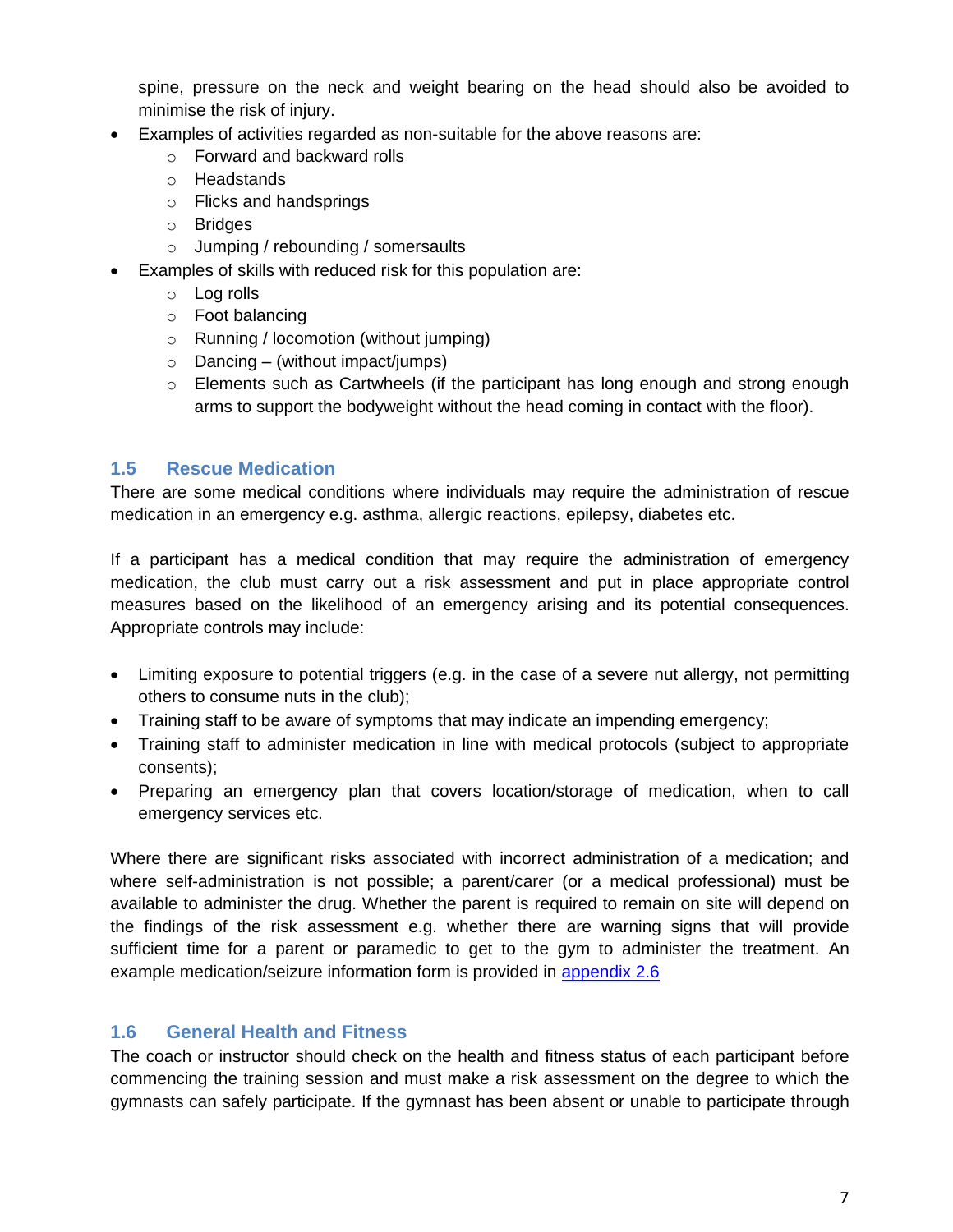a debilitating injury or illness, the coach or instructor is advised to seek evidence from an appropriate medical person to confirm that the gymnast is well enough to recommence training.

The health and fitness of the gymnast must always be the primary concern of the coach or instructor and the gymnast should not be persuaded to participate if it is not safe to do so.

#### **1.7 Nutrition**

<span id="page-7-0"></span>Coaches or instructors should encourage a balanced healthy diet that includes the appropriate quantities of carbohydrate, fat, proteins, vitamins, minerals and fluids to ensure the replenishment of energy resources and efficient functioning of the body. Ideally a gymnast should not carry excessive body mass since this may lead to under performance, ineffective technique and increased risk of injury due to excess loading on the body structure.

The body weight of children and adolescents can fluctuate considerably due to growth related activity. Consequently the practice of weighing gymnasts to monitor fat gain is not reliable, since the total body weight is not an indication of the percentage of body fat.

In the case of post-pubescent gymnasts, monitoring weight before breakfast and before and after training can provide comparative measurements on weight and indicate the loss of body weight (usually fluid) as a result of training. However where it can be evidenced that a weight loss would be in the interest of the gymnast, this should be achieved through careful dietary planning. The advice of a dietician, nutritionist or appropriate medical professional should be sought to ensure that an appropriate diet and monitoring procedures are followed. Tact and diplomacy must always prevail when monitoring weight. The use of such phrases as "you are fat" or "you need to lose weight" etc are inappropriate and can be emotionally abusive and lead to long-term psychological damage. Coaches or instructors must be extremely vigilant for symptoms that may be an indication of a dietary related illness such as Anorexia or Bulimia Nervosa. In these circumstances, it is imperative that medical/professional advice is sought. In the case of gymnasts under 18 years of age, the matter must be brought to the attention of the parents or guardians.

Current guidance recommends that gymnasts should boost their energy stores through the intake of carbohydrates and non-gaseous fluids at least 11⁄2 hours before commencing training or competing. It is a requirement that fluids should be taken in small quantities during training and the energy stores should be replenished within the first two hours following exercise. Carbohydrate fluids and foods with a high glycaemic index should be ingested immediately following completion of training, for best energy restoration results.

#### **1.8 Preventing Infectious Diseases – Blood and other Bodily Fluids**

<span id="page-7-1"></span>These guidelines should be followed whenever a gymnast, coach, instructor or other person involved in training and competition, has a bleeding injury or open wound that may put others at risk of contamination with blood or other bodily fluids.

• Any individual who sustains a blood injury must seek treatment immediately. It is the responsibility of the Gymnast concerned and/or their coach or instructor to ensure that all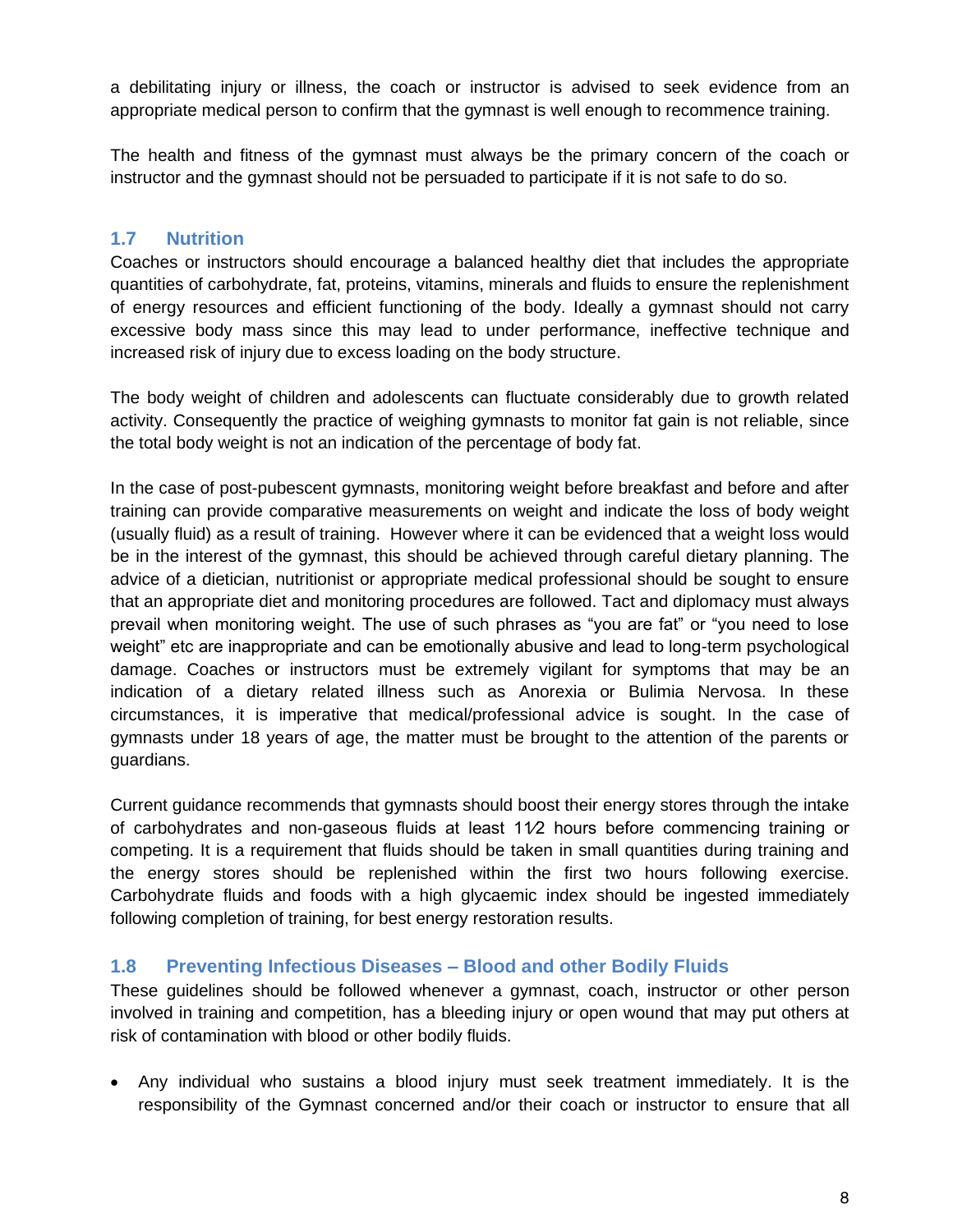bleeding injuries and open wounds are dealt with appropriately in accordance with the following guidelines.

- For all minor bleeding injuries, the individual should stop the activity in which they are involved and attempt to stop the bleeding. A fresh sterile dressing should be applied to the wound before continuing with training or competition.
- All recent cuts or blisters should be covered.
- If the bleeding cannot be stopped, the individual should seek medical attention and should not continue with training or competition until advised otherwise.
- Any individual treating an injury should wear disposable gloves, which should be disposed of as clinical waste after use (see below). Wherever possible, the injured individual should apply pressure to a bleeding wound with his/her own hands. Anyone applying a dressing should wash their hands both before and afterwards.
- If the casualty's blood comes into contact with someone else's mouth, eyes or broken skin use clean cold water to wash the affected area and take medical advice.
- In cases where blood or other bodily fluids are clearly visible on clothing, the individual should replace clothing before continuing with any further gymnastics activity.
- The contaminated clothing should be stored in a plastic bag and should be washed according to the guidelines on the label as soon as possible after contamination. Washing is enough to remove the contaminated substance even if the stain remains.
- Where contamination of equipment or very minor contamination of clothing has occurred, the area should be treated with a decontamination solution made up of one part household bleach to ten parts water. Solutions that are more than one day old should be disposed of. Diluted bleach that has passed its expiry date should not be used.
- Clinical Waste
	- o Wipe up spillage with heavy-duty paper and discard into a bag for incineration, including any soiled dressings or gloves.
	- $\circ$  The contaminated area should be thoroughly soaked with the decontamination solution and left for two minutes.
	- $\circ$  The area should then be rinsed with hot water and general-purpose detergent.
	- o A 0.5% solution of bleach is not considered to be hazardous, however care must be taken to ensure that the solution does not come into contact with the eyes, mouth or wounds, and should not be left on the skin for prolonged periods of time.
- For spills of lower risk bodily fluids, e.g. urine and vomit, hot water and general-purpose detergent is sufficient.
- Any individuals who are likely to have to deal with injuries should ideally be immunised against Hepatitis B.

#### **Infectious diseases**

Please visit the [www.hpa.org.uk/Topics/InfectiousDiseases](http://www.hpa.org.uk/Topics/InfectiousDiseases) for up-date information regarding all infectious diseases.

# **1.9 Anti-Doping**

<span id="page-8-0"></span>British Gymnastics has an Anti-Doping Policy updated in 2019 which complies with the World Anti Doping Association (WADA) Code. A copy of the policy can be downloaded from the British Gymnastics website under Technical Downloads.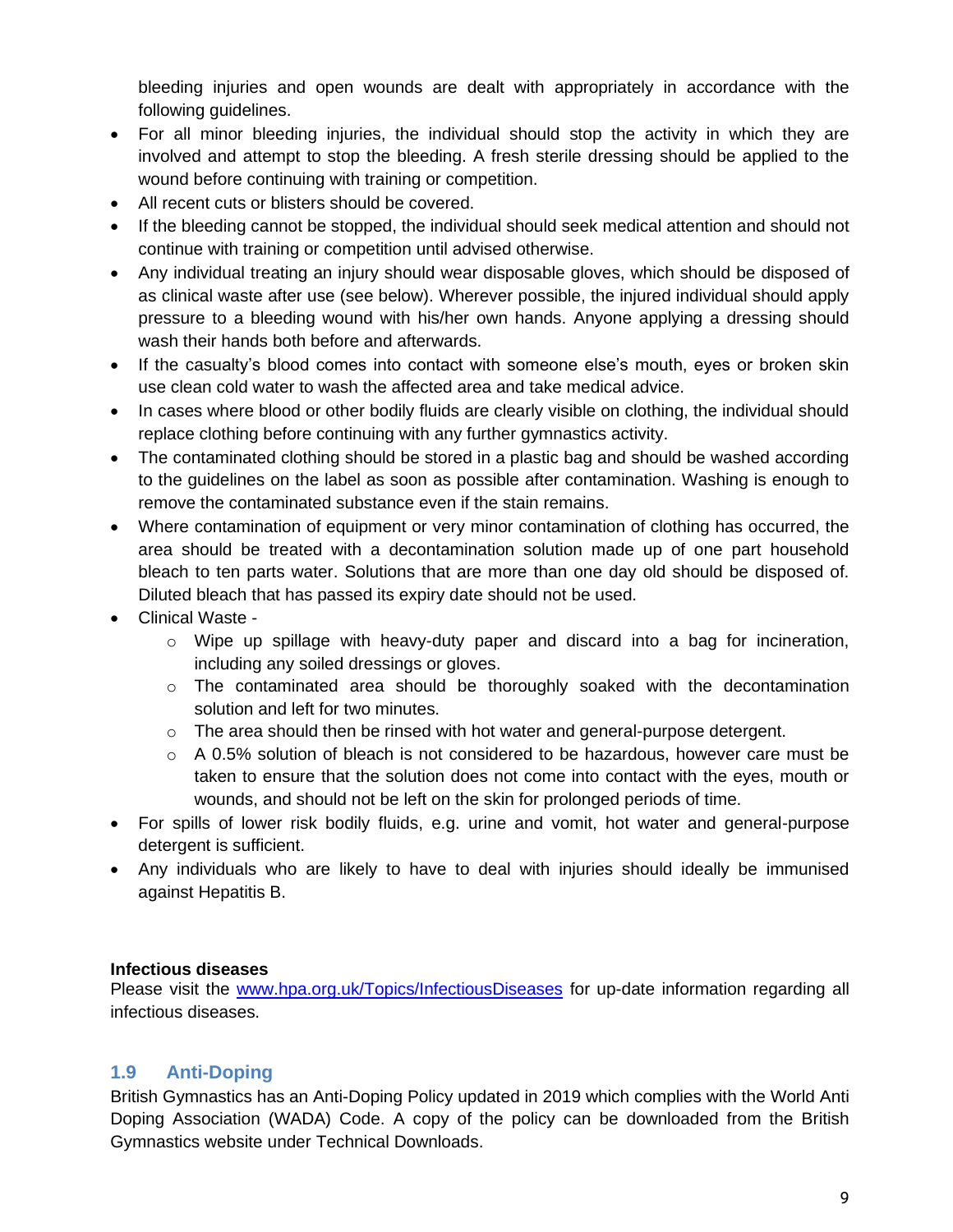# **1.10 Smoking**

<span id="page-9-0"></span>For the whole of the UK the Government has implemented a No Smoking ban in public buildings, public transport and workplaces. The ban operates under different primary legislation in each country -

England - [Smoking ban in England](http://en.wikipedia.org/wiki/Smoking_ban_in_England) and [Health Act 2006](http://en.wikipedia.org/wiki/Health_Act_2006) Scotland - [Smoking, Health and Social Care \(Scotland\) Act 2005](http://en.wikipedia.org/wiki/Smoking,_Health_and_Social_Care_%28Scotland%29_Act_2005) Wales - [Health Act 2006](http://en.wikipedia.org/wiki/Health_Act_2006) Northern Ireland - The *Smoking* (*Northern Ireland*) Order 2006

But the main points of the ban are generally identical and cover the following requirements:

- Specific signage must be displayed in a prominent position at each entrance. Premises signage must contain the wording "No smoking. It is against the law to smoke in these premises."
- Secondary 'employee only' entrances require a smoking prohibition symbol of at least 70mm Dia.
- Entrances to smoke-free premises within other smoke-free premises require a smoking prohibition symbol of at least 70mm Dia.
- All public transport plus business vehicles need to display a no smoking symbol.

If these regulations are contravened, fixed penalties apply.

For additional information please visit [www.nosmokinglaw.co.uk](http://www.nosmokinglaw.co.uk/)

#### <span id="page-9-1"></span>**1.11 Substance Abuse**

British Gymnastics is committed to promoting the well-being and safety of all members and volunteers. Similarly, all members and volunteers should recognise that they have a duty of care towards themselves, their gymnasts and colleagues and to anyone else that their day-to-day work brings them in contact with. One key factor that can affect productivity, health, safety and welfare is the use of drugs or alcohol.

Any member or volunteer who is aware of having a drug or alcohol problem should, in the interest of themselves, their family and their job or role, discuss the matter in confidence with their Club Chairman, Manager or with their own doctor. They could also seek help from one of the independent treatment and advice services in their area.

Drugs including alcohol and medicines can affect the brain and body in a number of ways. They can alter the way a person thinks, perceives and feels, which can lead to impaired judgement and concentration. Such substance abuse can also bring about the neglect of general health and well-being. This may adversely influence performance at work, even when the abuse takes place outside the workplace.

British Gymnastics defines "substance abuse" as referring to: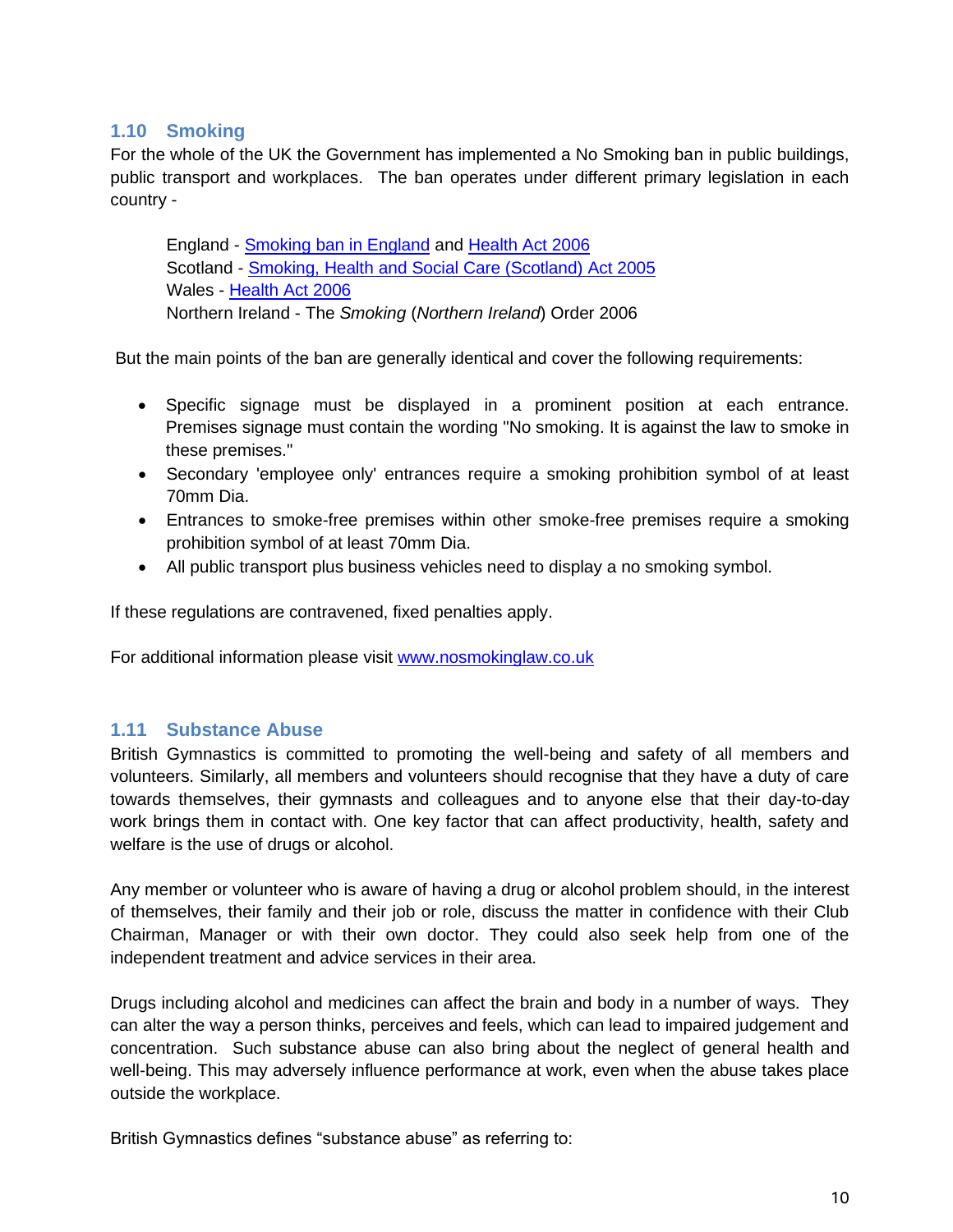- The use of illegal drugs.
- The use of prescribed drugs and over the counter drugs where side effects can affect performance.
- The use of alcohol where its effects carry on into the working day.
- The use of other substances such as solvents that can have a negative effect on the mind or body.

# **Aims**

The aim is to avoid or reduce potential damage caused by substance abuse to:

- The physical and mental health of members and volunteers
- The safety of members and volunteers as well as that of others
- The efficiency and effectiveness of members and volunteers
- The reputation and public perception of British Gymnastics

British Gymnastics aims to ensure all issues of substance abuse problems are dealt with in a confidential and constructive manner.

British Gymnastics recognises that substance abuse is a serious issue within society. There is no reason to suspect that substance abuse is significant amongst members or volunteers, but British Gymnastics is committed to promoting policies that represent good personal practice and contribute to the health, safety and welfare of members and volunteers, and their general wellbeing.

British Gymnastics' guidelines on substance abuse are as follows: -

- British Gymnastics members or volunteers must not use any substance while taking part in gymnastics activity
- No member or volunteer may use any substance (before or after working/volunteering hours) to the extent that while participating in gymnastics it: -
	- Impairs their performance; and/or
	- Potentially or actually puts their or others health and safety at risk.
- The possession, sharing and dealing in some drugs is illegal. Therefore the possession or dealing in illegal drugs on British Gymnastics' or an affiliated organisation's premises will be regarded as gross misconduct and may lead to the suspension of membership and possible criminal prosecution.
- Members who are identified as having safety-critical jobs may be liable for disciplinary action for gross misconduct if they are found to be impaired while taking part in gymnastics through any substance abuse.

# **Substance abuse and the law**

As stated already substance abuse refers to the misuse of drugs and alcohol. The primary legislation relating to the illicit use of drugs is the Misuse of Drugs Act 1971 (Amendment) Order 2018 but this deals only with the misuse of dangerous drugs and does not apply to the misuse of alcohol. The effect of substance abuse on the performance of employees and others is effectively covered by the provisions of the Health and Safety at Work Act 1974, and risks to the health and safety of employees arising from substance abuse need to be assessed and managed in the same way as other risks. Clubs therefore need to add a substance abuse risk assessment to their general list of health and safety requirements. It should also be borne in mind that employees are required to take reasonable care of themselves and others who could be affected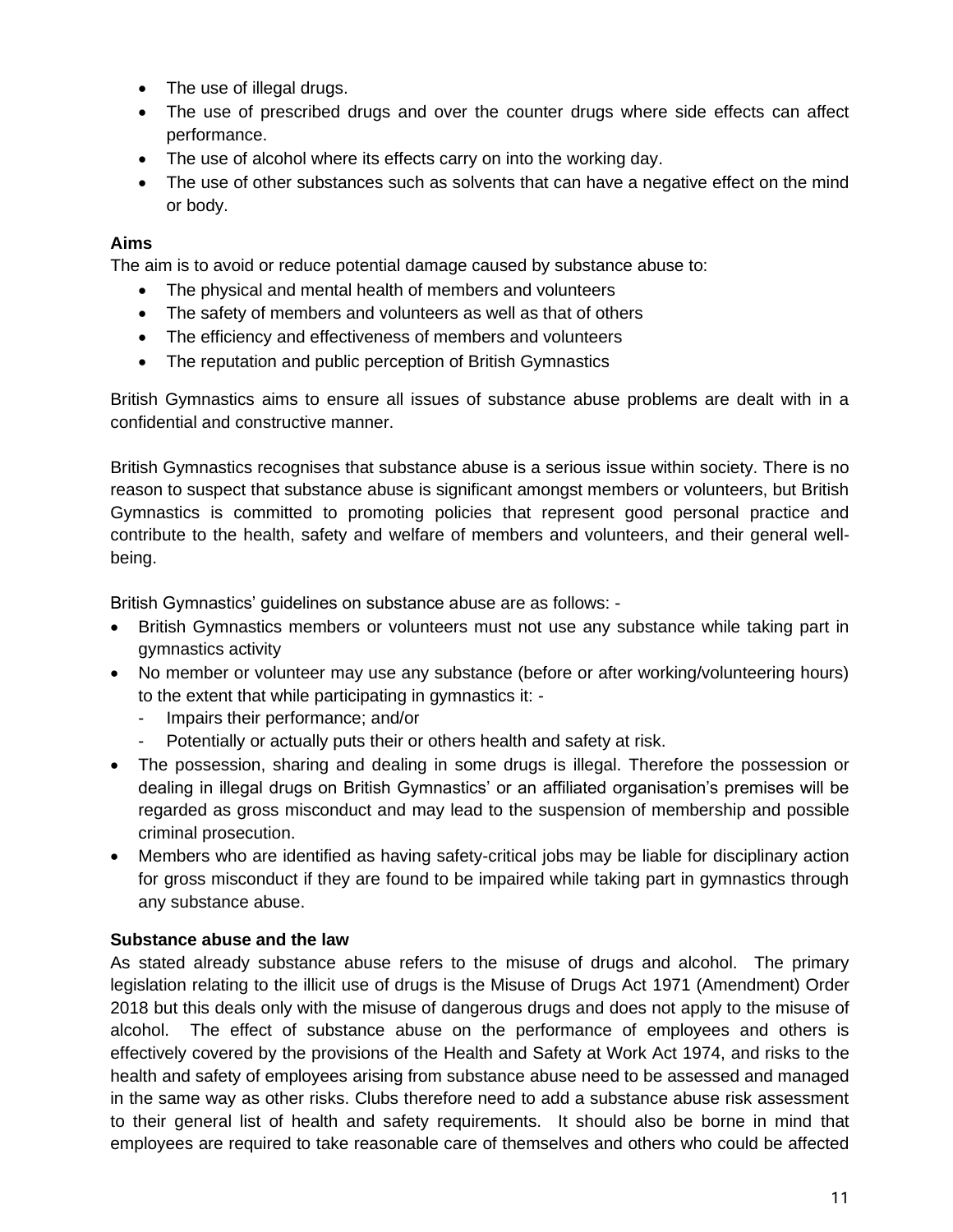by what they do at work, and this is particularly appropriate in the case of adverse effects of substance abuse. This means that there are particular roles and responsibilities for members and for clubs and affiliated organisations and these are set out in the following lists.

#### **Roles and responsibilities of members**

- Not to use illegal drugs
- Not to use legal drugs or substances including alcohol in such a way that might affect their performance or safety of others while taking part in gymnastics
- Not to drink alcohol or be affected by alcohol while participating in gymnastics
- Encourage colleagues to seek help if they have problems
- Avoid covering up for or colluding with colleagues who are using substances
- Seek help promptly if experiencing problems and commit to maintaining the required level of attendance and performance at work
- Co-operate with any investigations and support offered
- Be aware of and comply with this policy

# **Roles and responsibilities of Clubs and Affiliated Organisations**

- To implement British Gymnastics guidance
- To ensure that they and any employees, member and volunteers understand the policy and their responsibilities
- To monitor changes in behaviour, performance and attendance and intervene early if there are signs of problems
- To act fairly and consistently, with understanding and compassion
- To support the employee, member or volunteer to achieve the necessary levels of attendance and performance
- To refer employees, members or volunteers for assistance where appropriate
- To identify and, where reasonably practicable, change aspects of the work that may contribute to substance abuse problems
- To set a good example

#### **Practical guidance**

The following guidelines may help clubs and associated organisations in preparing substance abuse risk assessments and in managing its effects.

The key indicators of alcohol abuse are:

- Smelling of alcohol during working hours or whilst conducting British Gymnastics activities
- Complaints and remarks (often joking, initially) by colleagues
- Increasing levels of sickness and absenteeism (especially short term)
- Decline in standards of dress or appearance
- Falling performance especially in the afternoons or after a work break
- Any abnormal behaviour which could include: obscene language, sexual harassment etc
- Incidence of minor accidents falling down stairs, minor cuts etc
- Evidence of fighting or trouble with the police

These indicators are for general guidance only and the presence of some or indeed all of them are not exclusive to alcohol use problems. Other illnesses such as Alzheimer's, diabetes,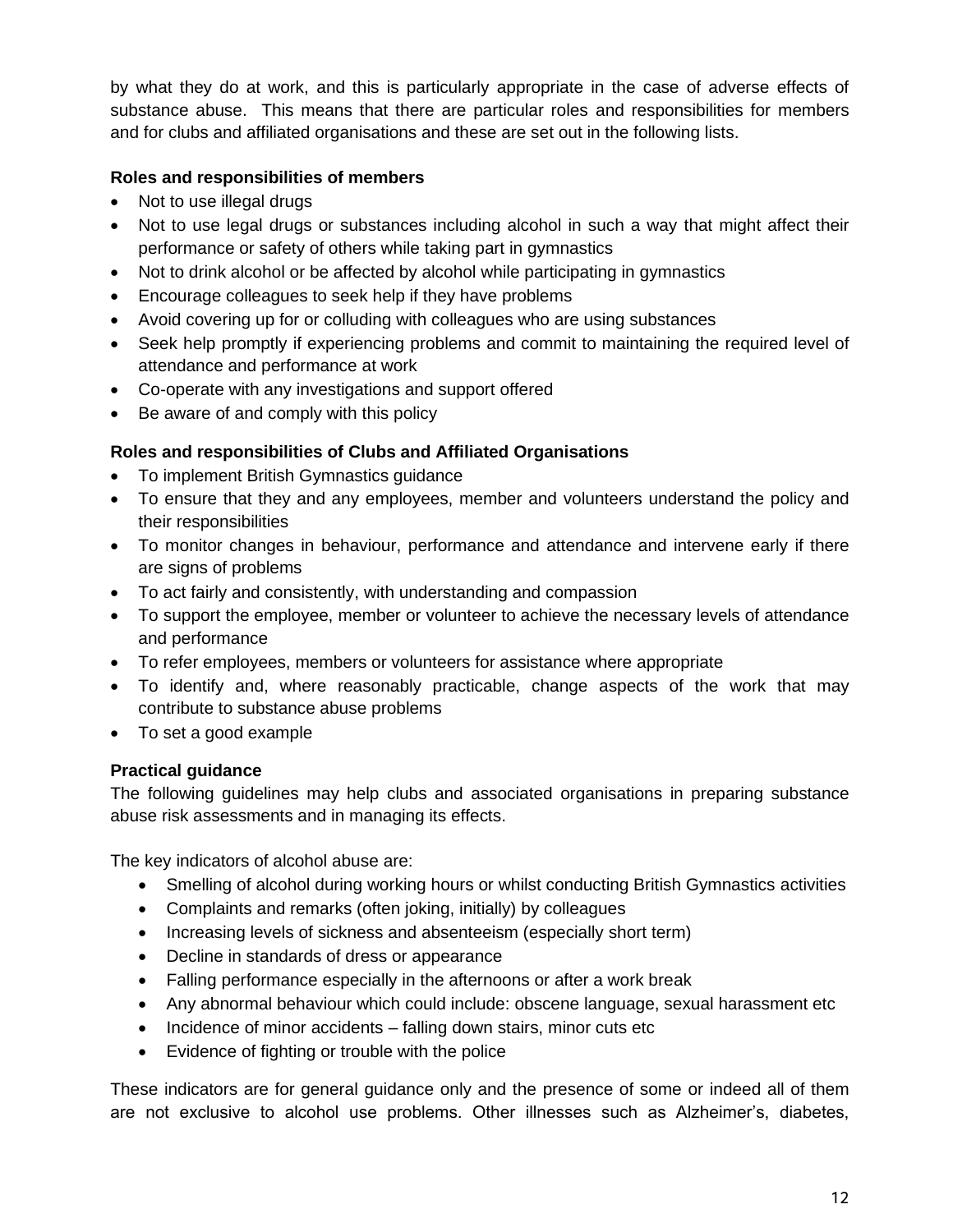thyrotoxicosis, epilepsy, depression, a cerebral tumour and other disorders may mimic those problems.

The key indicators of drug abuse include:

- Sudden mood changes
- Unusual irritability or aggression
- A tendency to become confused
- Abnormal fluctuations in concentration and energy
- Impaired job performance
- Poor timekeeping
- Increased short term sickness absence
- A deterioration in relationships with colleagues
- Dishonesty or theft (arising from the need to maintain an expensive habit)

NB: All the signs shown above may be caused by other factors, such as stress, and should be regarded only as indications that a member or volunteer may be using drugs.

Above all, Managers should avoid an overcritical attitude to what in the first instance should be regarded as a health problem. On the other hand the initial steps in applying the policy should be managerial rather than medical since it is the impact of the disorder on the workplace that is likely to be the first indicator of a problem.

#### **Procedure**

In the event of an allegation, complaint or suspicion of substance abuse (which may include smelling of alcohol in an inappropriate situation) it is important to establish whether it is purely a management/disciplinary issue or whether there are health problems that need to be addressed. To establish this, clubs and associated institutions should follow the format set out in the disciplinary or capability procedure as appropriate, taking note of the following points: -

- Interview the member in private about their performance, the allegation or complaint without making it obvious to other colleagues. Consider including that an employee representative can be requested to be present for support. Ensure that an accurate record of the meeting is made and kept safely, which includes what was said and agreed.
- Do not interview someone who has obviously been drinking heavily recently, is actually drunk or under the influence of drugs or solvents. Send them home – making the necessary arrangements for them to do so safely. Ensure that they do not drive or operate machinery. Arrange to interview them promptly on the next working day.
- Draw attention to the incidents causing concern, ask for explanations to establish facts and make notes. Avoid making accusations.
- Draw the employees', members' or volunteers' attention to the Substance Abuse Policy statement and ask whether they agree to comply with it.
- Ask the employee, member or volunteer whether they have any health or other problems that might account for their current difficulties and explore sources of help as appropriate. Emphasise that all information given will be treated in the strictest confidence at this stage.
- If the person admits they may have a problem relating to substance or alcohol abuse, they should be advised to seek help from their GP or the various counselling agencies available.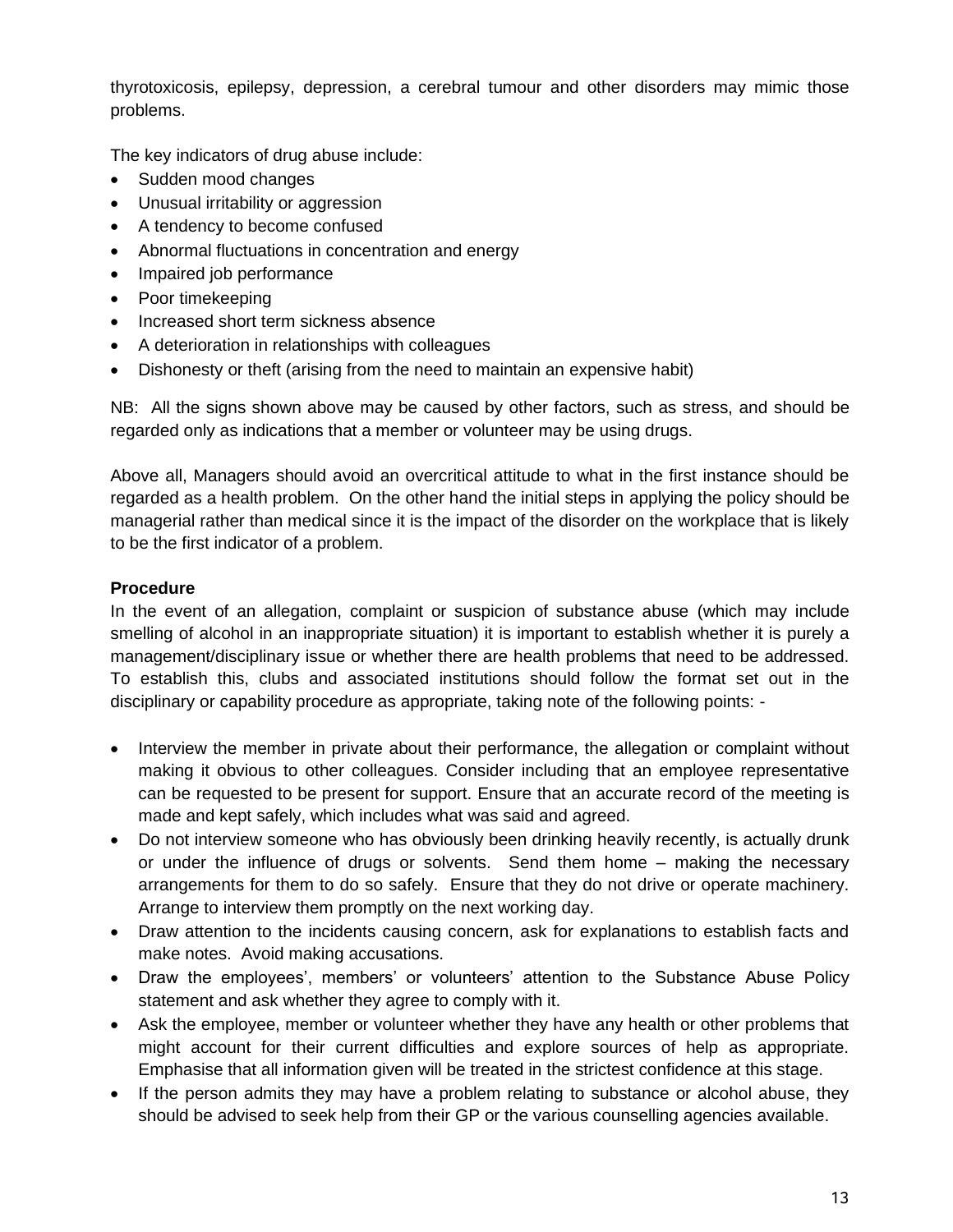- Discuss possible work related problem/s such as excessive workload etc. Enquire sympathetically whether there are any domestic worries causing difficulties.
- Agree future action including further meetings to monitor progress.
- If the employee, member or volunteer denies that they have a problem related to substance or alcohol abuse, or acknowledges the problem but refuses to seek help, then the usual disciplinary procedures should apply after consultation with the Club Managers/Committee.
- If there is a relapse or a persistent problem keep accurate confidential records of instances of poor performance, behavioural and other allied matters using the key indicators.
- Maintain accurate sickness absence records on all employees, members or volunteers in a simple comprehensible format (NB: It is good practice to have a 'return to work interview' after sickness where an employee, member or volunteer should be asked to declare any medication that they are taking and the recommended dosage. This can then be assessed by occupational health to consider any risk in relation to the job performed).

British Gymnastics is committed to providing a safe environment for all members and volunteers. This may mean that an individual who poses a risk to themselves or to others will need to be excluded from the workplace if they are impaired through alcohol or some drug (legal or illegal).

#### **Persistent substance abuse**

British Gymnastics recognises that a persistent substance abuse problem is primarily a health matter requiring help and treatment. As an employer it will do all that it can to ensure everyone suffering from this problem gets appropriate advice and support with the objective of restoring people to their former good health and productivity. British Gymnastics would recommend that clubs take a similar stance.

It is self-evident that the policy can only be effective if those affected openly and honestly admit they have a problem and are willing to accept help. All those seeking help will be treated sympathetically and in confidence.

If a member or volunteer admits to a substance abuse problem which has led to misconduct, British Gymnastics may suspend disciplinary action on condition that the member or volunteer has sought and agreed to a treatment and rehabilitation programme. Where gross misconduct is involved, the substance abuse problem may be taken into account in determining disciplinary action.

It may be appropriate to suspend a member on medical grounds, but this should only be done after seeking authority from the Chief Executive Officer or in their absence, their nominated person in charge.

An employee, member or volunteer should return to the same role after treatment or another more appropriate area where they can be more effective and not be at risk of relapse. In the event of the employee not being able to do their former job, attempts should be made to redeploy that person. Where treatment or re-deployment is unsuccessful or the point is reached where successive relapses can no longer be tolerated, consideration should be given to the option of terminating employment/involvement on the grounds of ill health.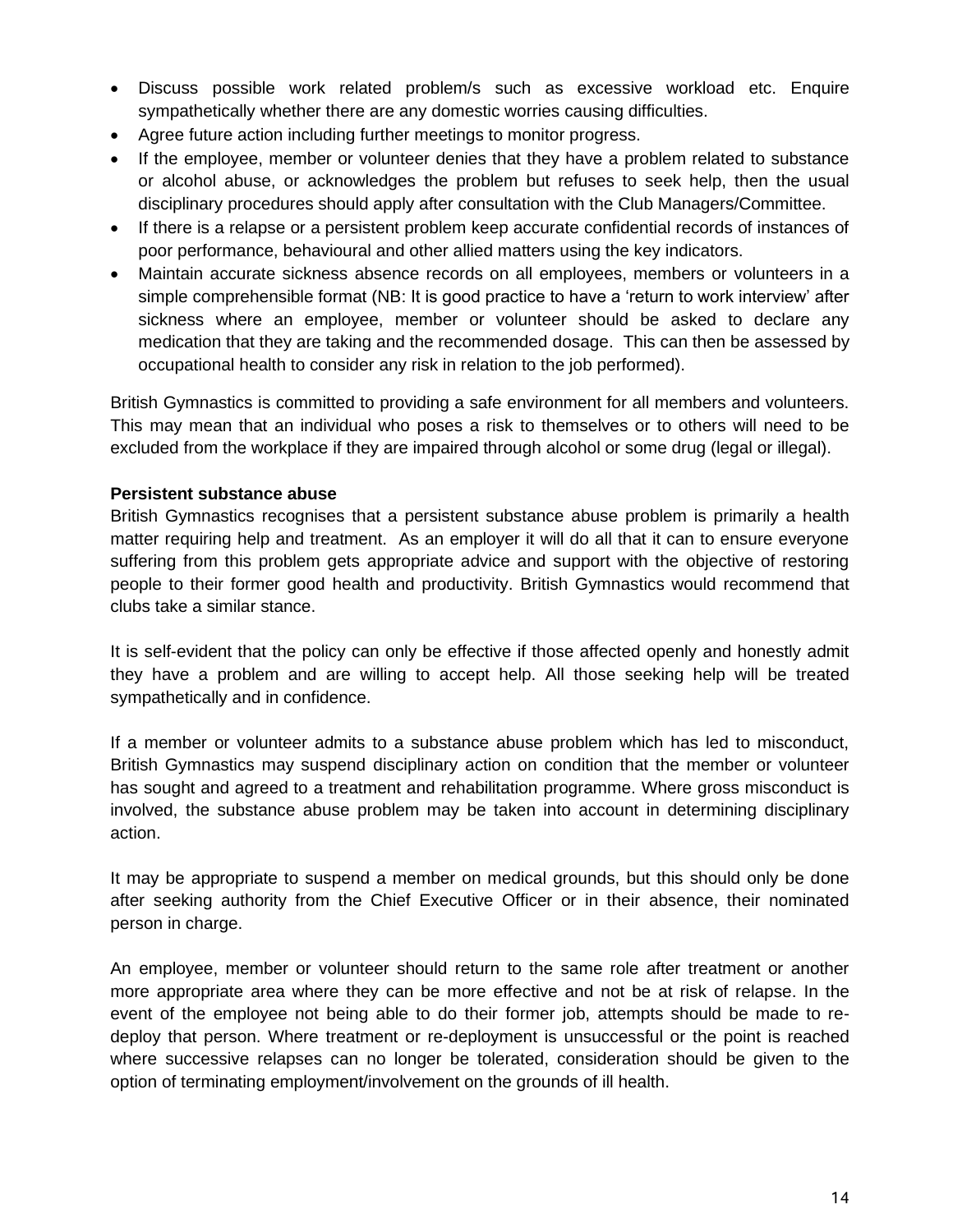# **2.0 Appendices**

#### <span id="page-14-2"></span>**2.1 Club Registration and Consent Form**

<span id="page-14-1"></span><span id="page-14-0"></span>The personal information on this form will be held securely and will only be shared with coaches, instructors or other individuals who need this information in order to meet the participant's specific needs and make appropriate adjustments to training.

#### **Personal / Contact Details**

| Participant name | Date of birth        |  |
|------------------|----------------------|--|
| Sex              | Parent/guardian name |  |
| Home phone       | Mobile phone         |  |
| School name      | Email address        |  |
| Address          | Postcode             |  |

#### **Emergency Contact Details**

| 1 <sup>st</sup> contact name | Relationship to |  |
|------------------------------|-----------------|--|
|                              | participant     |  |
| Home phone                   | Mobile phone    |  |
| $2nd$ contact name           | Relationship to |  |
|                              | gymnast         |  |
| Home phone                   | Mobile phone    |  |

#### **Medical/ Health Information**

| Do you have a long term illness, medical condition or impairment that limits your daily activities?                                |                      |                                                                                                                                 |  |  |  |  |  |  |
|------------------------------------------------------------------------------------------------------------------------------------|----------------------|---------------------------------------------------------------------------------------------------------------------------------|--|--|--|--|--|--|
| $\Box$ Yes                                                                                                                         |                      |                                                                                                                                 |  |  |  |  |  |  |
| Please provide details:                                                                                                            |                      |                                                                                                                                 |  |  |  |  |  |  |
| Please indicate whether you have any of the below medical conditions:                                                              |                      |                                                                                                                                 |  |  |  |  |  |  |
| $\Box$ Down's Syndrome                                                                                                             | Pregnancy            |                                                                                                                                 |  |  |  |  |  |  |
| $\Box$ Detaching retina                                                                                                            | $\Box$ Rodded back   | <b>Brittle bones</b>                                                                                                            |  |  |  |  |  |  |
|                                                                                                                                    |                      | $\Box$ Any other condition which may constitute a risk to my health or wellbeing if the participant were                        |  |  |  |  |  |  |
| to take part in gymnastics. Please specify:                                                                                        |                      |                                                                                                                                 |  |  |  |  |  |  |
|                                                                                                                                    |                      | NB: Where information is disclosed, it may be necessary to seek additional details and/or expert medical advice to confirm that |  |  |  |  |  |  |
| participation in gymnastics activity will not have an adverse impact on health. Any medical screening must be carried out prior to |                      |                                                                                                                                 |  |  |  |  |  |  |
| participation in the sport. Please provide details of a doctor who can provide further information about the gymnast's condition   |                      |                                                                                                                                 |  |  |  |  |  |  |
| Doctor's name                                                                                                                      | Contact phone number |                                                                                                                                 |  |  |  |  |  |  |
|                                                                                                                                    |                      |                                                                                                                                 |  |  |  |  |  |  |

#### **Individual Needs**

Please give details below of any specific individual needs that we may need to be aware of in order to support the participant within club sessions, including any access/communication support required, medication taken etc. You may be asked to complete an 'Additional Needs Information' form.

15

#### **Allergies/dietary needs**

Please give details of any allergies and/or specific dietary requirements:

#### **Religious Needs**

Please specify any specific religious requirements: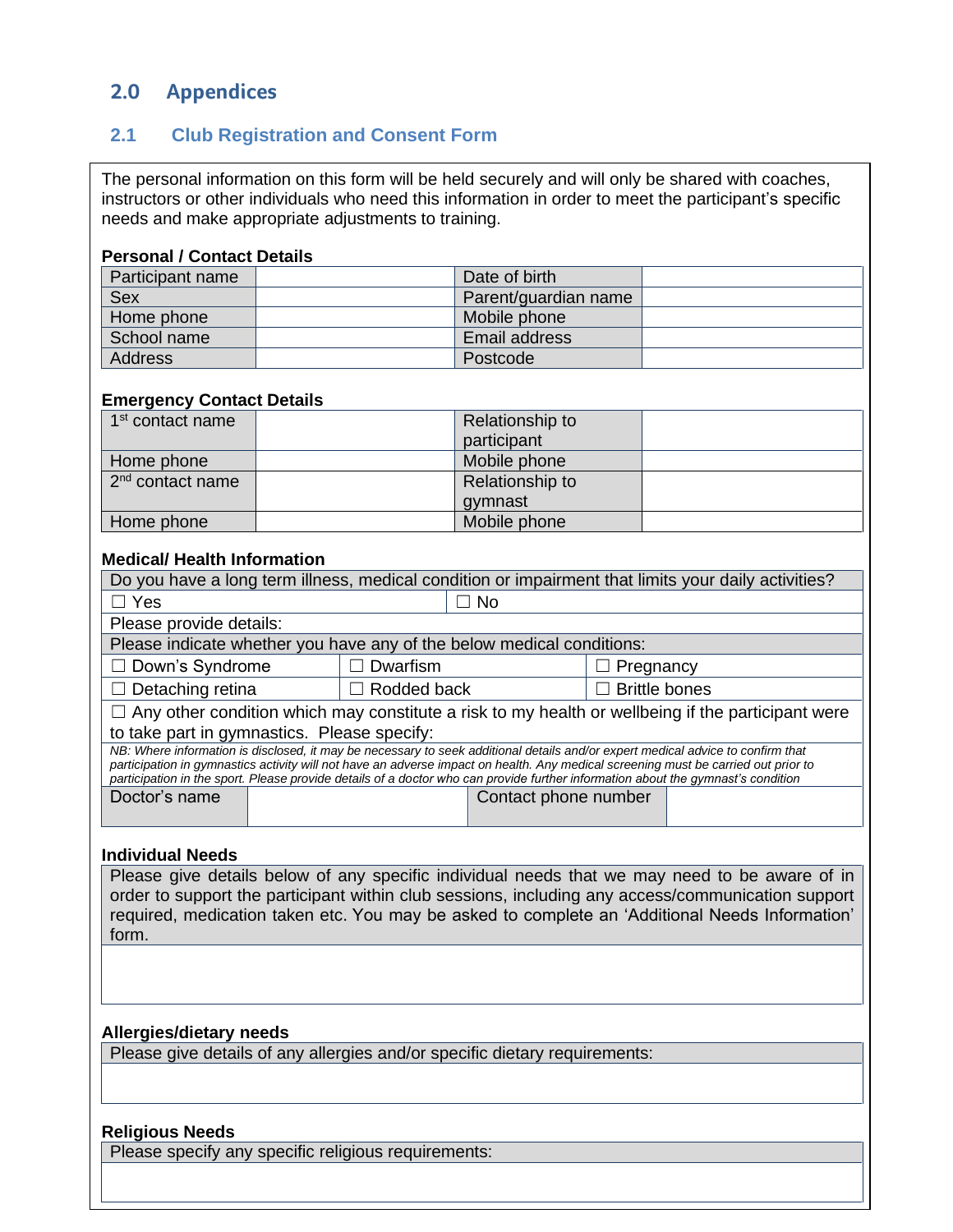#### **Consents**

Please tick each box where you agree (or delete the statement if you do not consent). **Participation**

 $\Box$  I consent to taking part in gymnastics.

 $\Box$  I confirm that I am aware of, the club's code of conduct and anti-bullying policy and understand and agree to my responsibilities in connection with these policies.

#### **Photography**

- ☐ I consent to being photographed/ video footage during sessions for coaching/instructor purposes
- ☐ I consent to being photographed/ video footage whilst participating in club activities/events and for these images to be used to promote the club in newspaper articles and other media such as the club websites, information leaflets, electronic newsletters and presentations. I understand that I can withdraw consent at any point\*

\* Please note that we will be unable to remove images that have already been used in publications or publicity material.

# **Medical**

- $\Box$  I confirm that to the best of my knowledge, I am physically fit and healthy and I have declared any medical information that the club needs to consider prior to allowing me to participate in gymnastics activity.
- $\Box$  I consent to emergency medical treatment or first aid, which, in the opinion of a qualified medical practitioner or first aider is considered necessary. I also understand that should such a situation arise, all reasonable steps will be taken to contact the parent or an alternative emergency contact.

#### **British Gymnastics**

 $\Box$  I consent to the Club sharing information with British Gymnastics and its subsidiary companies (Gymnastics Enterprise Limited (GEL) and British Gymnastics Foundation (BGF) for the purposes of providing membership, insurance and information about gymnastics products and services. I understand that I can opt out of having my personal information shared with GEL or BGF.

For further information on how British Gymnastics will use member's data, please see the British Gymnastics terms and condition and privacy policy at [www.british-gymnastics.org](http://www.british-gymnastics.org/)

 $\Box$  I confirm that to the best of my knowledge, all information provided on this form is accurate, and that I will undertake to advise the club of any changes to this information.

| Signed<br>(participant)            | Date |  |
|------------------------------------|------|--|
| Signed (Parent/<br>Legal Guardian  | Date |  |
| if the participant<br>is under 16) |      |  |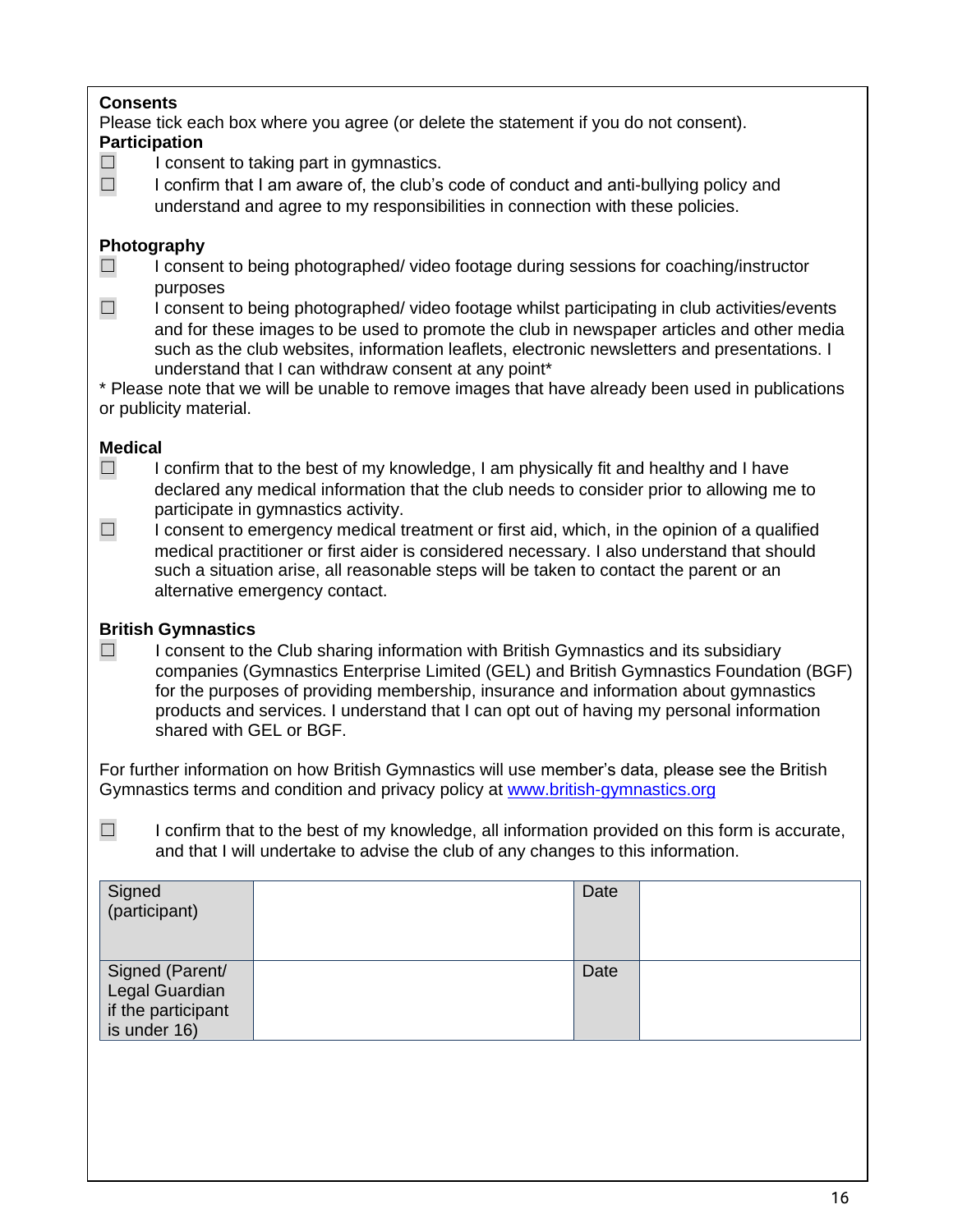# <span id="page-16-1"></span>**2.2 New Employee Health Questionnaire**

<span id="page-16-0"></span>

| <b>Employment Details:</b> To be completed by appointing manager, tick relevant boxes and<br>complete in blocked capitals |                           |  |               |  |                            |     |  |                       |                       |                |         |
|---------------------------------------------------------------------------------------------------------------------------|---------------------------|--|---------------|--|----------------------------|-----|--|-----------------------|-----------------------|----------------|---------|
| New Employee's Name:                                                                                                      |                           |  |               |  |                            |     |  |                       |                       |                |         |
| New Employee's Job Title:                                                                                                 |                           |  |               |  |                            |     |  |                       |                       |                |         |
| Organisation:                                                                                                             |                           |  |               |  |                            |     |  |                       |                       |                |         |
| Department:                                                                                                               |                           |  |               |  | Location / Area of Work:   |     |  |                       |                       |                |         |
| <b>Start</b><br>Date:                                                                                                     |                           |  | Full<br>Time: |  | Hours of<br>Work:          |     |  | Part<br>Time:         |                       |                | (Hours) |
| Contract:                                                                                                                 |                           |  | Fixed Term:   |  |                            |     |  | (months)              |                       | Agency / Bank: |         |
| The Job will include: To be completed by appointing manager, tick relevant boxes and<br>complete in blocked capitals      |                           |  |               |  |                            |     |  |                       |                       |                |         |
| Handling (coaching)                                                                                                       | <b>Significant Manual</b> |  |               |  | <b>Regular Car Driving</b> |     |  | Supervision of others |                       |                |         |
| Handling (equipment)                                                                                                      | <b>Significant Manual</b> |  |               |  | Lone Working               |     |  | Equipment (DSE) Work  | <b>Display Screen</b> |                |         |
| Other (please detail):                                                                                                    |                           |  |               |  |                            |     |  |                       |                       |                |         |
| Exposure to chemicals/irritants/dust/noise:                                                                               |                           |  |               |  |                            |     |  |                       |                       |                |         |
| Other (please detail):                                                                                                    |                           |  |               |  |                            |     |  |                       |                       |                |         |
| <b>Appointing Manager's Name:</b>                                                                                         |                           |  |               |  |                            | No: |  | Manager Tel.          |                       |                |         |
| Manager E-Mail:                                                                                                           |                           |  |               |  |                            |     |  |                       |                       |                |         |
| Manager's Signature:                                                                                                      |                           |  | Date:         |  |                            |     |  |                       |                       |                |         |
| <b>Personal Details:</b> To be completed by employee, tick relevant boxes and complete in blocked<br>capitals             |                           |  |               |  |                            |     |  |                       |                       |                |         |
| Gender                                                                                                                    | Male                      |  | Female        |  | Home Address:              |     |  |                       |                       |                |         |
| Mr/Mrs/Miss/Ms/Dr:                                                                                                        |                           |  |               |  |                            |     |  |                       |                       |                |         |
| Surname:                                                                                                                  |                           |  |               |  |                            |     |  |                       |                       |                |         |
| Forename(s):                                                                                                              |                           |  |               |  | Postcode:                  |     |  |                       |                       |                |         |
| Maiden/previous<br>surname:                                                                                               |                           |  |               |  | Date of Birth:             |     |  |                       |                       |                |         |
| Telephone No:                                                                                                             |                           |  |               |  | Mobile No:                 |     |  |                       |                       |                |         |
| Private E-Mail:                                                                                                           |                           |  |               |  |                            |     |  |                       |                       |                |         |
| Name and Address of G.P:                                                                                                  |                           |  |               |  |                            |     |  |                       |                       |                |         |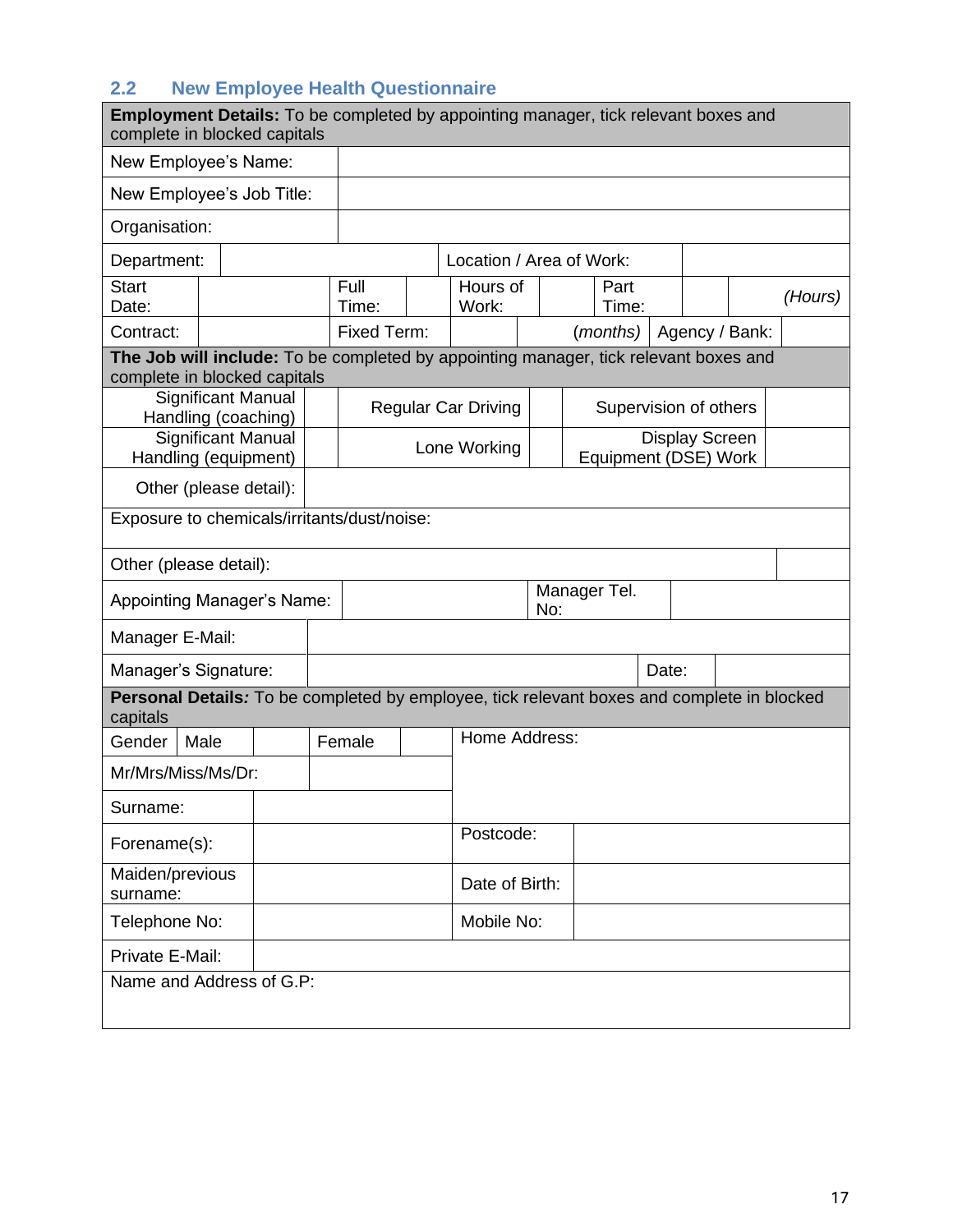|                                                                                                                                                                                | Important Information for the applicant                                                                                                                                     |       |  |  |  |  |
|--------------------------------------------------------------------------------------------------------------------------------------------------------------------------------|-----------------------------------------------------------------------------------------------------------------------------------------------------------------------------|-------|--|--|--|--|
|                                                                                                                                                                                | The contents of this questionnaire will remain confidential and will not be disclosed without                                                                               |       |  |  |  |  |
| your consent.                                                                                                                                                                  |                                                                                                                                                                             |       |  |  |  |  |
|                                                                                                                                                                                | The purpose of new employee health screening is to ensure that:                                                                                                             |       |  |  |  |  |
| Ĺ.                                                                                                                                                                             | To identify any health problem or disability that might impair ability to carry out the<br>tasks required in the new post.                                                  |       |  |  |  |  |
| ii.                                                                                                                                                                            | Any necessary adjustments can be made to enable new staff who do have a health<br>problem or disability to carry out their job safely                                       |       |  |  |  |  |
|                                                                                                                                                                                | iii. The need for on-going health surveillance can be identified                                                                                                            |       |  |  |  |  |
|                                                                                                                                                                                | Applicants are advised that any false or misleading answers or failure to give pertinent                                                                                    |       |  |  |  |  |
|                                                                                                                                                                                | information may render the individual liable to disciplinary action which may include                                                                                       |       |  |  |  |  |
| dismissal.                                                                                                                                                                     |                                                                                                                                                                             |       |  |  |  |  |
|                                                                                                                                                                                | <b>Declaration and Consent:</b> To be completed by employee                                                                                                                 |       |  |  |  |  |
|                                                                                                                                                                                |                                                                                                                                                                             |       |  |  |  |  |
|                                                                                                                                                                                | I certify that the information I have given is true to the best of my knowledge.<br>I agree to notify my employer of any change in my health which may affect my ability to |       |  |  |  |  |
| undertake my job safely.                                                                                                                                                       |                                                                                                                                                                             |       |  |  |  |  |
| I understand that if any information is provided that requires assessment, my employer will<br>discuss this with me and with my consent, may request relevant medical opinion. |                                                                                                                                                                             |       |  |  |  |  |
|                                                                                                                                                                                |                                                                                                                                                                             |       |  |  |  |  |
| Signature:                                                                                                                                                                     |                                                                                                                                                                             | Date: |  |  |  |  |
|                                                                                                                                                                                |                                                                                                                                                                             |       |  |  |  |  |

| Please indicate in which of the listed employments:                                                                                                                                                                                                                                                                                                                     | Yes | No. |
|-------------------------------------------------------------------------------------------------------------------------------------------------------------------------------------------------------------------------------------------------------------------------------------------------------------------------------------------------------------------------|-----|-----|
| Are you currently pregnant?<br>(This information is required only to protect you under the Health & Safety at<br>Work Regulations, Regulation 16). Please note it is important for your<br>protection that you inform your Manager of your pregnancy as early as<br>possible.                                                                                           |     |     |
| Have you experienced difficulty with reading or written material e.g. dyslexia?                                                                                                                                                                                                                                                                                         |     |     |
| Do you consider yourself to have a disability?<br>If yes, please give details:<br>(This information is required only to protect you under the Equality Act 2010).<br>The Act states that a "person is disabled if they have a physical or mental<br>impairment which has a substantial and long term negative effect on your<br>ability to do normal daily activities". |     |     |
| Have you lived abroad continuously for more than 1 month within the last 5<br>years?<br>If YES, please state which country/countries involved:                                                                                                                                                                                                                          |     |     |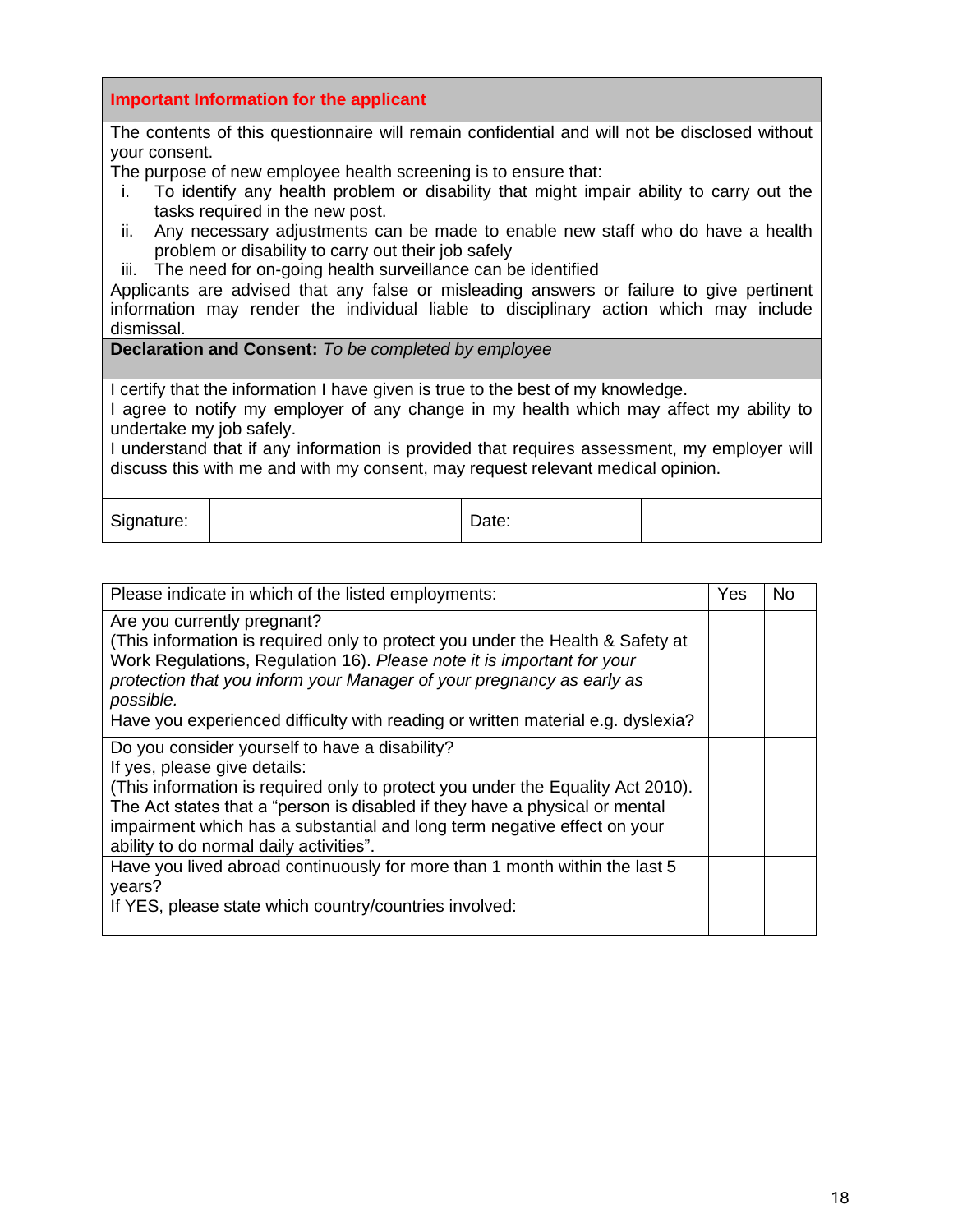**Medical History:** Have you experienced any of the following? (Please tick YES or NO if you believe this information is or may still affect you)

|                         |                            | Y | N |                 |                                          | Υ | N |
|-------------------------|----------------------------|---|---|-----------------|------------------------------------------|---|---|
| $\mathbf 1$             | Heart disease              |   |   | 21              | Skin disease                             |   |   |
| $\overline{\mathbf{2}}$ | High blood pressure        |   |   | $\overline{22}$ | Eye disease/visual problems              |   |   |
| $\mathbf 3$             | Lung disease               |   |   | 23              | Colour blindness                         |   |   |
| $\overline{4}$          | Have you or any of your    |   |   | 24              | Migraine/severe headaches                |   |   |
|                         | family suffered from TB?   |   |   |                 |                                          |   |   |
| 5                       | Asthma/hay fever           |   |   | 25              | Depression/anxiety                       |   |   |
| $6\phantom{1}6$         | Allergies e.g. latex       |   |   | 26              | Other psychiatric illness                |   |   |
| 7                       | Jaundice/hepatitis         |   |   | 27              | Alcohol or drug problem                  |   |   |
| 8                       | Typhoid                    |   |   | 28              | <b>Stress related illness</b>            |   |   |
| $\boldsymbol{9}$        | Serious infectious disease |   |   | 29              | <b>Serious Accident</b>                  |   |   |
| 10                      | ME/Post viral fatigue      |   |   | 30              | Other conditions                         |   |   |
|                         | syndrome                   |   |   |                 |                                          |   |   |
| 11                      | Kidney/bladder disorder    |   |   | 31              | Have you undergone any                   |   |   |
|                         |                            |   |   |                 | operation?                               |   |   |
| 12                      | Back pain                  |   |   | 32              | Have you contacted a doctor in           |   |   |
|                         |                            |   |   |                 | the last 6 months?                       |   |   |
| 13                      | Joint or muscle pain       |   |   | 33              | In the last year, have you had           |   |   |
|                         |                            |   |   |                 | a cough for more than three              |   |   |
|                         |                            |   |   |                 | weeks or coughed up blood?               |   |   |
| 14                      | Ear/nose/throat disease    |   |   | 34              | In the last year have you had            |   |   |
|                         |                            |   |   |                 | any unexplained weight loss or           |   |   |
|                         | Seizures/blackouts/faints  |   |   | 35              | night sweats or fevers?                  |   |   |
| 15                      |                            |   |   |                 | Are you at present taking<br>medication? |   |   |
| 16                      | Menstrual/gynae problems   |   |   | 36              | Are you waiting for any                  |   |   |
|                         |                            |   |   |                 | medical treatment or test?               |   |   |
| 17                      | Indigestion/bowel disorder |   |   | 37              | Have you lost time from work             |   |   |
|                         |                            |   |   |                 | or school due to illness in the          |   |   |
|                         |                            |   |   |                 | past two years?                          |   |   |
| 18                      | <b>Diabetes</b>            |   |   | 38              | Have you in the last five years          |   |   |
|                         |                            |   |   |                 | been treated in hospital either          |   |   |
|                         |                            |   |   |                 | as an in-patient, outpatient,            |   |   |
|                         |                            |   |   |                 | day case?                                |   |   |
| 19                      | Cancer                     |   |   | 39              | Have you ever been retired on            |   |   |
|                         |                            |   |   |                 | an ill-health pension?                   |   |   |
| 20                      | Hernia                     |   |   | 40              | Have you ever suffered from              |   |   |
|                         |                            |   |   |                 | HAVS, Raynauds Disease or                |   |   |
|                         |                            |   |   |                 | Carpal Tunnel Syndrome?                  |   |   |

Please provide further details if you answered yes to any of the above.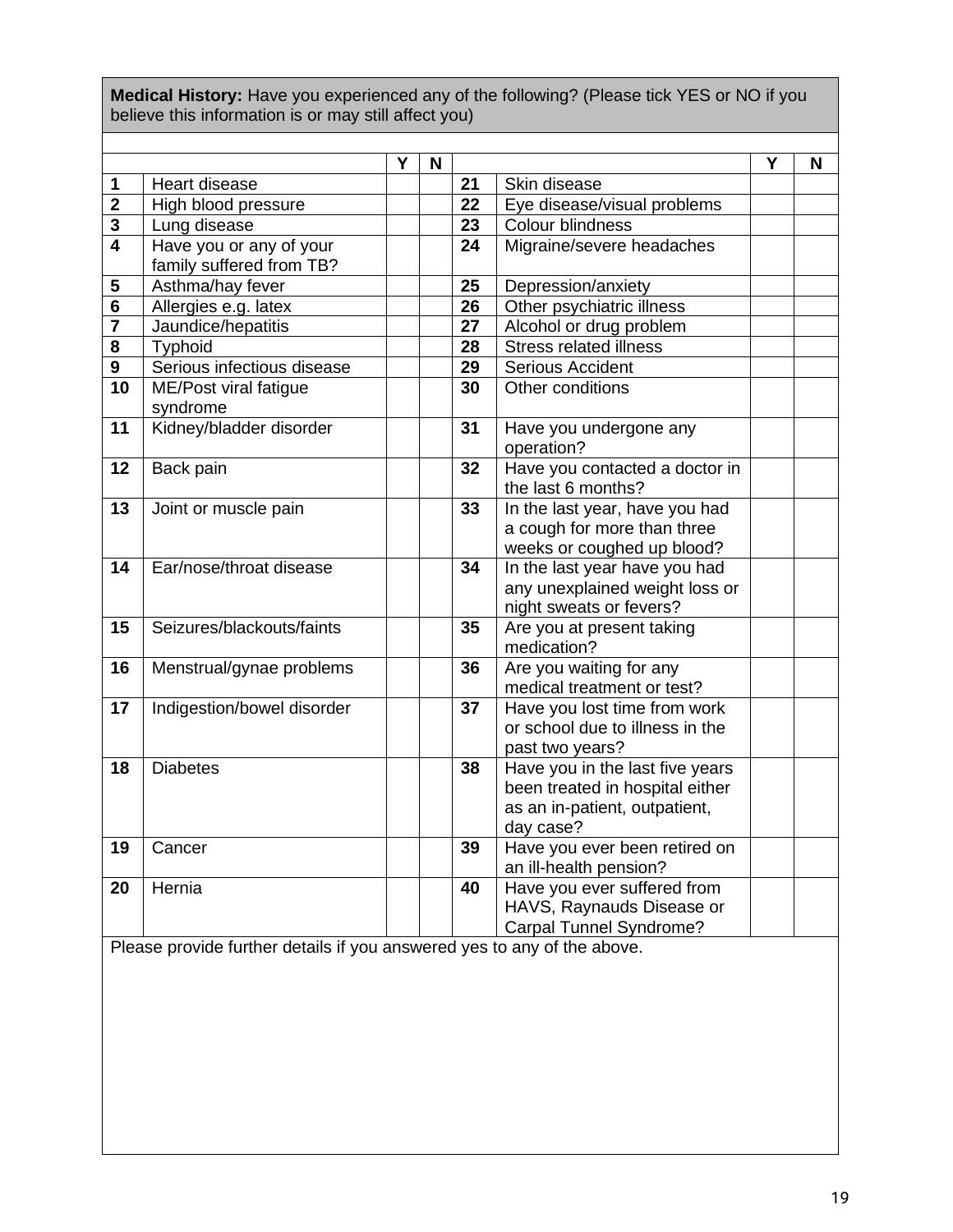#### <span id="page-19-1"></span>**2.3 Medical Questionnaire**

#### **Data Protection Notice:**

<span id="page-19-0"></span>All information disclosed will be treated in the strictest confidence, and will only be used for the purposes detailed in the Data Protection Act 2018. Certain information is requested during your employment with our company, in order to ensure you are able to carry out the requirements of the job, ensure your personal safety and to meet our statutory obligations imposed by the relevant Health and Safety Regulations. The information asked below is required to establish if we may need to make any reasonable adjustments to assist you in performing your work activities.

Name………………………………………………………………………..Date of birth………………..……… *Your doctor will not be contacted without your prior consent for us to do so.*

#### **Medical History**

֦

Do you, or have you ever in the past, suffered from any of the following ailments, please give details where appropriate.

|                |                                                                              | Yes | No |
|----------------|------------------------------------------------------------------------------|-----|----|
|                | Circulatory problems such as varicose veins, phlebitis or thrombosis?        |     |    |
| $\overline{c}$ | Heart problems, angina, hypertension, heart attack or stroke?                |     |    |
| 3              | Respiratory problems such as asthma or severe bronchitis?                    |     |    |
| 4              | Diabetes?                                                                    |     |    |
| 5              | Epilepsy or fainting attacks?                                                |     |    |
| 6              | Skin disorders?                                                              |     |    |
| $\overline{7}$ | Recent operations or bone fractures?                                         |     |    |
| 8              | Back injury, back trouble, arthritis or rheumatism?                          |     |    |
| 9              | Injuries to bones, joints, tendons, including wrist tendons?                 |     |    |
| 10             | Are you currently on medication?                                             |     |    |
| 11             | Have you suffered from any other significant health problems including eyes, |     |    |
|                | hearing etc.?                                                                |     |    |
| 12             | Have you ever made a claim for an industrial disease or injury?              |     |    |
| 13             | Have you ever worked in an industry with high noise levels or been exposed   |     |    |
|                | to the use of hand held vibratory tools?                                     |     |    |
| 14             | Have you ever used Recreational substances, other than alcohol?              |     |    |
| 15             | Have you ever misused prescribed medication?                                 |     |    |

Any other comments:

**Signature:……………….……………………………………………………..Date:…………………………….**

- **A.** In signing this questionnaire you confirm that all information provided is true to the best of your knowledge. You also accept that, if it is subsequently shown that medical information has not been disclosed by you, or has been misleading or false, then you could become liable to disciplinary proceedings that may include dismissal.
- **B.** If any answers to the above questions are YES, The details should be recorded on the back of this Questionnaire.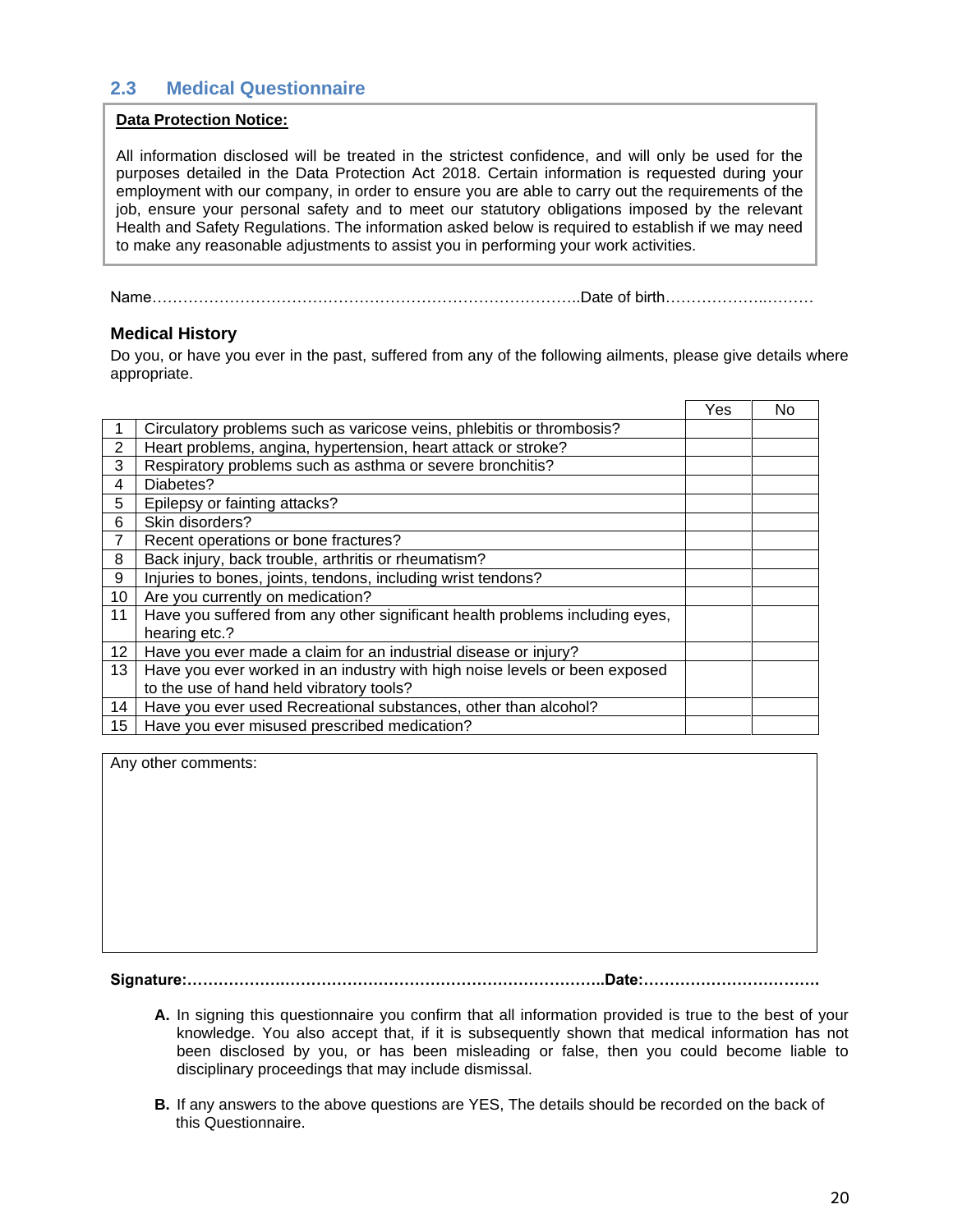#### **2.4 Individual Stress Assessment**

This risk assessment is intended to help those with responsibility for staff to assess whether or not their general management and communication arrangements are likely to lead to significant stressors on employees within their area. The information gathered is confidential and will be classed as such under Data Protection legislation.

<span id="page-20-1"></span><span id="page-20-0"></span>

| Name:                                                                                                  | Department:                                   |                                  |  |                                                | Date:               |                    |             |
|--------------------------------------------------------------------------------------------------------|-----------------------------------------------|----------------------------------|--|------------------------------------------------|---------------------|--------------------|-------------|
| Brief description of the individual's role and responsibilities :                                      |                                               |                                  |  |                                                |                     |                    |             |
|                                                                                                        |                                               |                                  |  |                                                |                     |                    |             |
|                                                                                                        | <b>Hazards</b>                                | Yes/No                           |  | <b>Manager's Comments/</b>                     | <b>Allocated to</b> | <b>Target date</b> | <b>Date</b> |
|                                                                                                        |                                               |                                  |  | <b>Further control</b>                         | (Name)              |                    | completed   |
|                                                                                                        |                                               |                                  |  | <b>Measures Required:</b><br><b>Management</b> |                     |                    |             |
|                                                                                                        | Is the individual exhibiting signs of stress? | Yes□ No □                        |  |                                                |                     |                    |             |
| Is there any previous history of work related stress                                                   |                                               | Yes□ No □                        |  |                                                |                     |                    |             |
| Is there sufficient management controls in place?                                                      |                                               | Yes□ No □                        |  |                                                |                     |                    |             |
| Is there evidence of communication and consultation?                                                   |                                               | Yes <sup>1</sup><br>No $\square$ |  |                                                |                     |                    |             |
| Is there any confusion of the individual's job role?                                                   |                                               | Yes□ No □                        |  |                                                |                     |                    |             |
| Is there a clear definition of organisational goals?                                                   |                                               | Yes□ No □                        |  |                                                |                     |                    |             |
| Is the individual responsible for other people, if yes have<br>they been given training for this role? |                                               | Yes $\square$ No $\square$       |  |                                                |                     |                    |             |
| Does the individual have low participation in group<br>decision making?                                |                                               | Yes□ No □                        |  |                                                |                     |                    |             |
| Is the individual involved in complex decisions to be made<br>regularly?                               |                                               | Yes $\square$ No $\square$       |  |                                                |                     |                    |             |
| Does the individual have control over their work activities<br>or work rate?                           |                                               | Yes $\square$ No $\square$       |  |                                                |                     |                    |             |
| Is the work boring or repetitive?                                                                      |                                               | Yes□ No □                        |  |                                                |                     |                    |             |
| Does the individual work to targets (time, financial<br>productivity)? Are these targets realistic?    |                                               | Yes $\Box$ No $\Box$             |  |                                                |                     |                    |             |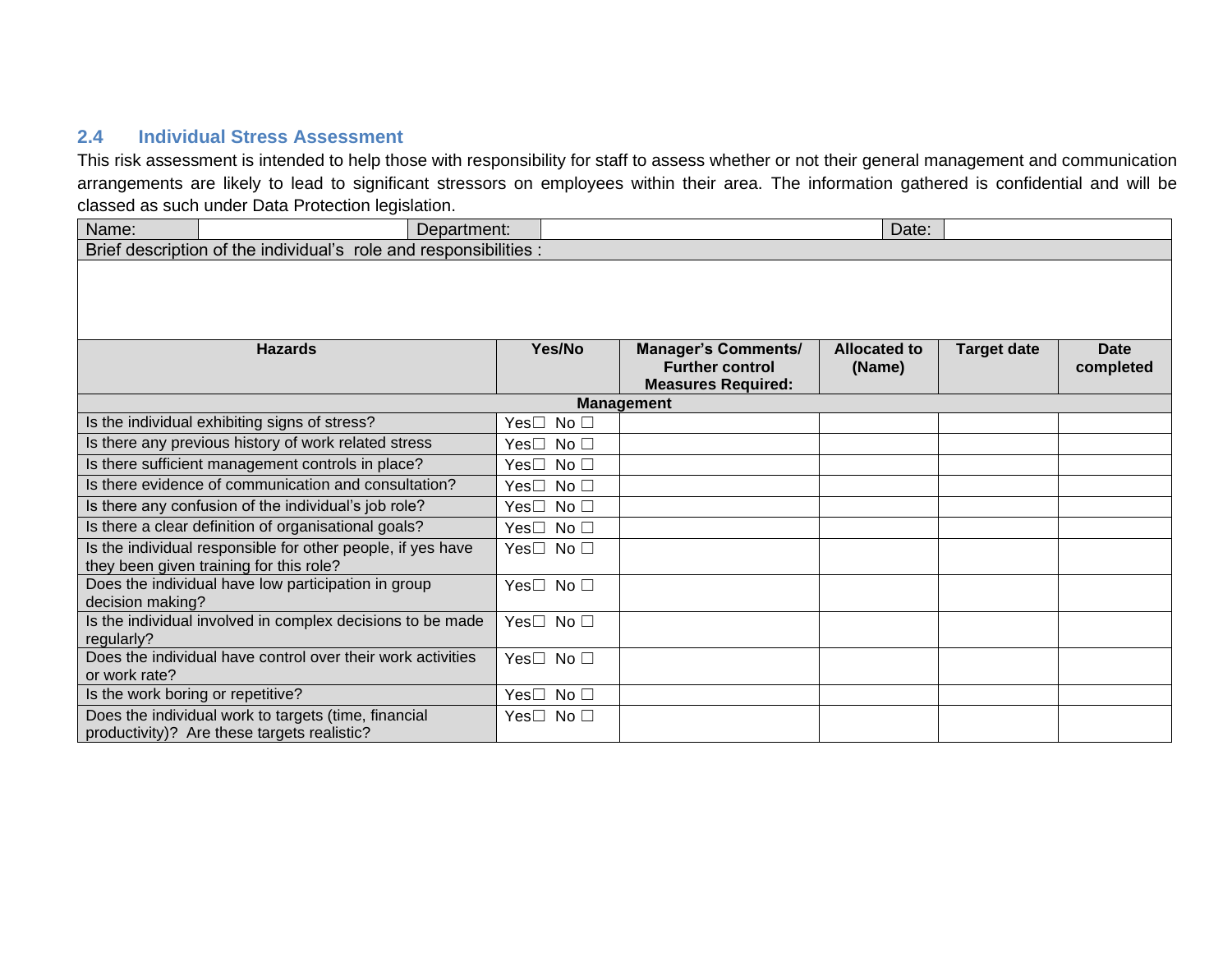| <b>Hazards</b>                                                                                  | Yes/No                     | <b>Manager's Comments/</b>                             | <b>Allocated to</b> | <b>Target date</b> | <b>Date</b> |
|-------------------------------------------------------------------------------------------------|----------------------------|--------------------------------------------------------|---------------------|--------------------|-------------|
|                                                                                                 |                            | <b>Further control</b>                                 | (Name)              |                    | completed   |
|                                                                                                 |                            | <b>Measures Required:</b><br><b>Working Conditions</b> |                     |                    |             |
| Has the individual been given sufficient training?                                              | Yes□ No □                  |                                                        |                     |                    |             |
| Does the individual spend too much time training?                                               | Yes□ No □                  |                                                        |                     |                    |             |
| Has there recently been any organisational change?                                              | Yes□ No □                  |                                                        |                     |                    |             |
| Does the individual work unpredictable hours?                                                   | Yes□ No □                  |                                                        |                     |                    |             |
| Does the individual work long or unsocial hours?                                                | Yes□ No □                  |                                                        |                     |                    |             |
| Are work schedules inflexible                                                                   |                            |                                                        |                     |                    |             |
| Does the individual work shifts                                                                 | Yes□ No □                  |                                                        |                     |                    |             |
|                                                                                                 | Yes□ No □                  |                                                        |                     |                    |             |
| Is the individual in a position where there is no prospect<br>of promotion (career stagnation)? | Yes□ No □                  |                                                        |                     |                    |             |
| Is the individual's performance related to pay?                                                 | Yes□ No □                  |                                                        |                     |                    |             |
| Is the individual part of a redundancy programme?                                               | Yes $\square$ No $\square$ |                                                        |                     |                    |             |
| <b>Work Environment</b>                                                                         |                            |                                                        |                     |                    |             |
| Does the individual work in:                                                                    |                            |                                                        |                     |                    |             |
| A noisy work environment                                                                        | Yes□ No □                  |                                                        |                     |                    |             |
| <b>Excessive heat</b>                                                                           | Yes□ No □                  |                                                        |                     |                    |             |
| <b>Extreme cold</b>                                                                             | Yes□ No □                  |                                                        |                     |                    |             |
| Poor physical working conditions                                                                | Yes□ No □                  |                                                        |                     |                    |             |
| <b>Individual</b>                                                                               |                            |                                                        |                     |                    |             |
| Does the individual believe he/she is working for an<br>organisation with a blame culture?      | Yes□ No □                  |                                                        |                     |                    |             |
| Is there any evidence that the individual is being<br>bullied?                                  | Yes□ No □                  |                                                        |                     |                    |             |
| Does the individual have poor relationships with other<br>people                                | Yes□ No □                  |                                                        |                     |                    |             |
| Is there any evidence of sexual or racial harassment                                            | Yes□ No □                  |                                                        |                     |                    |             |
| Is there any evidence low social value to work                                                  | Yes□ No □                  |                                                        |                     |                    |             |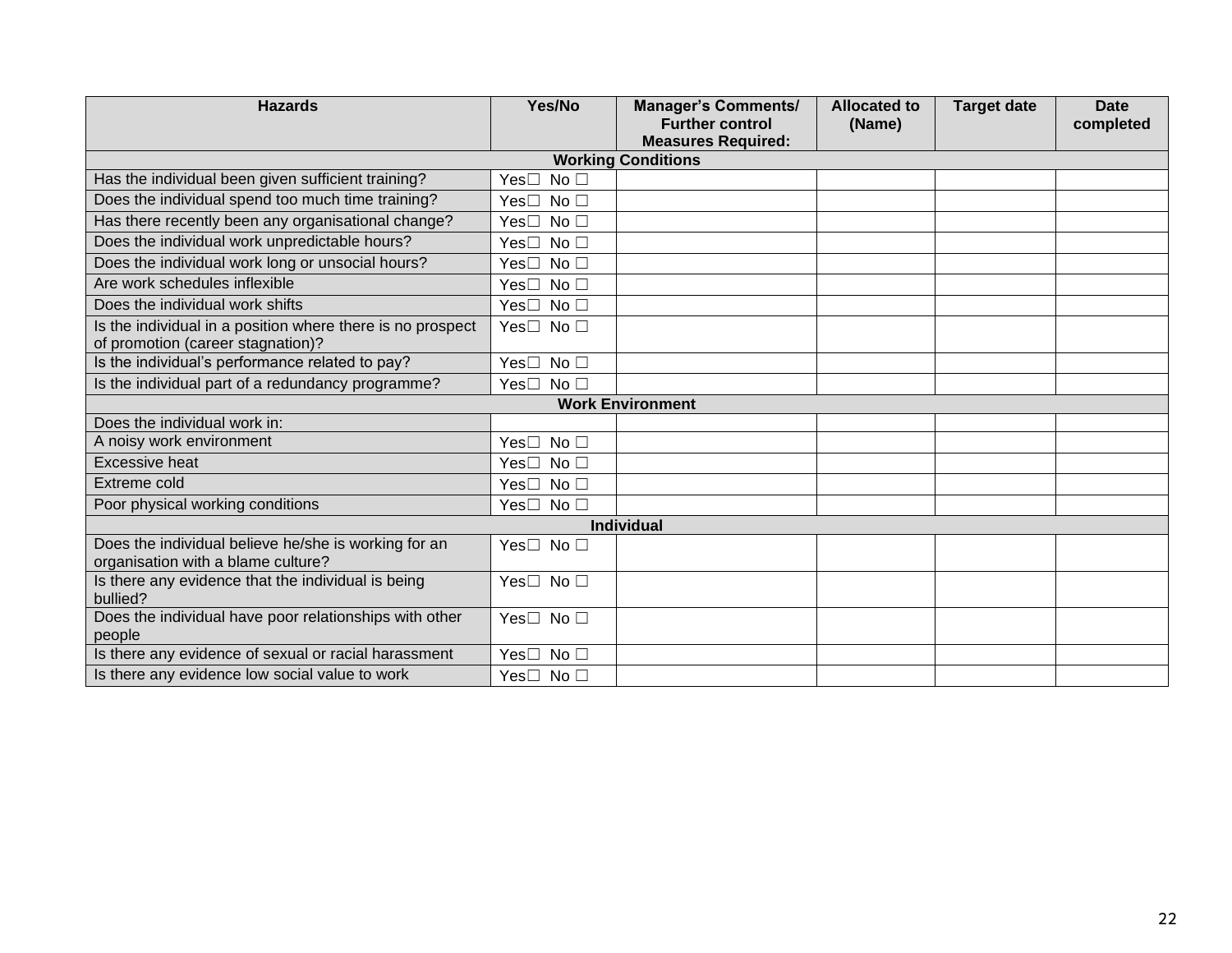| <b>Existing Control Measures</b> |  |  |
|----------------------------------|--|--|
|                                  |  |  |
|                                  |  |  |
|                                  |  |  |
|                                  |  |  |
|                                  |  |  |
|                                  |  |  |
|                                  |  |  |
|                                  |  |  |
|                                  |  |  |

| Initial assessment completed by: |            |  |                                                                 |
|----------------------------------|------------|--|-----------------------------------------------------------------|
| Name:                            | Signature: |  | If completed electronically tick box (no<br>signature required) |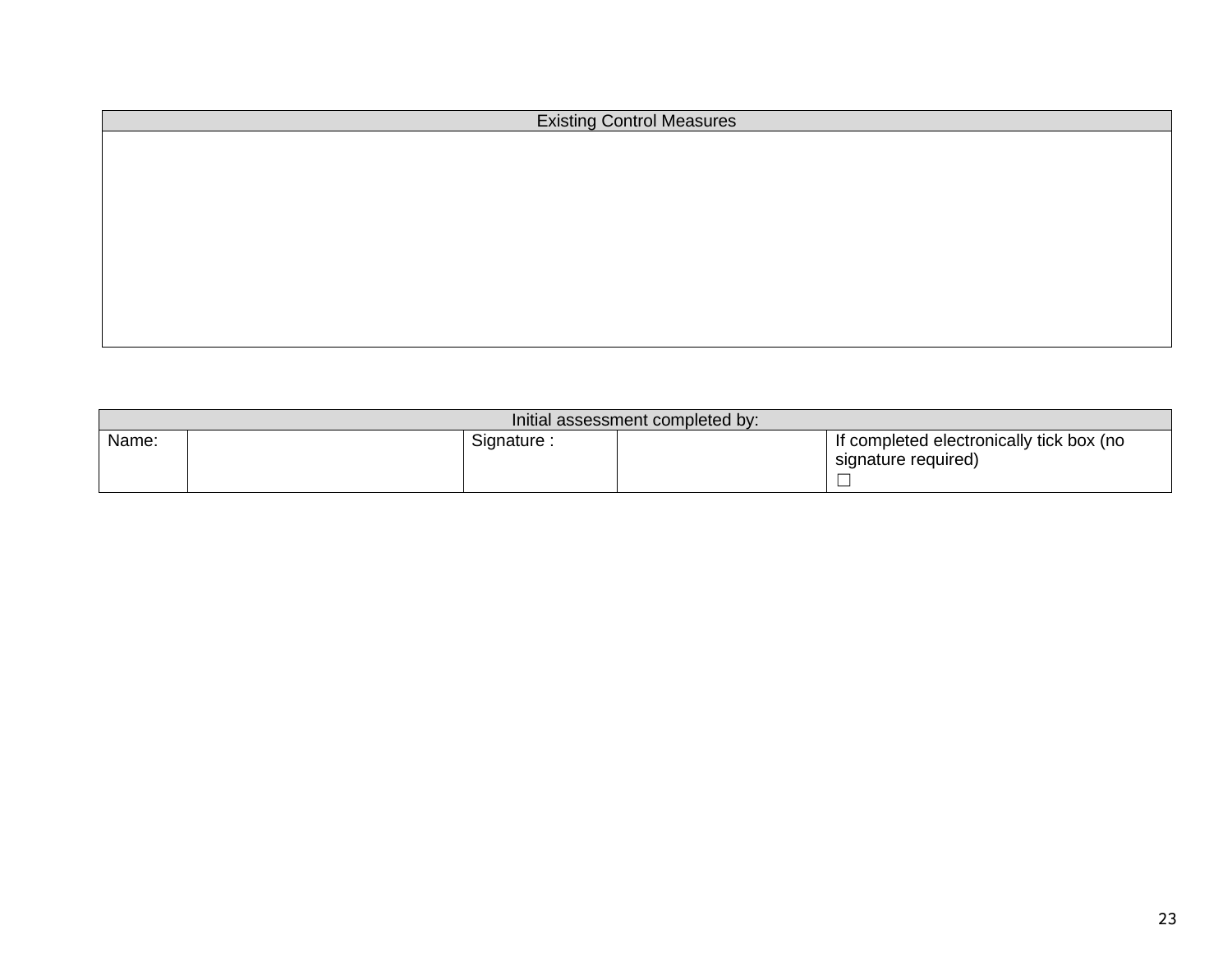#### <span id="page-23-1"></span>**2.5 Disability/ Additional needs information**

| Nome<br><b>Prince</b> | Date of     |  |
|-----------------------|-------------|--|
|                       | .<br>birth. |  |

<span id="page-23-0"></span>Please describe any additional needs the gymnast may have in detail

#### **Support/ assistance required**

What level of support do you feel the gymnast requires (adult:child)

| $\square$ 2:1                                                                                        | 1:1 ⊡                                                   | $\Box$ 1:1 | Small class |  |
|------------------------------------------------------------------------------------------------------|---------------------------------------------------------|------------|-------------|--|
| Please explain your answer                                                                           |                                                         |            |             |  |
|                                                                                                      |                                                         |            |             |  |
|                                                                                                      |                                                         |            |             |  |
|                                                                                                      |                                                         |            |             |  |
| What type of support would be required? (e.g. behaviour management, communication, physical support) |                                                         |            |             |  |
|                                                                                                      |                                                         |            |             |  |
|                                                                                                      |                                                         |            |             |  |
|                                                                                                      | Does the gymnast require assistance with personal care? |            |             |  |

Does the gymnast use any communication aids? (e.g. sign language, lip reading, makaton, PECs)

#### **Behaviour**

Please explain any relevant behaviour issues the gymnast displays

Are there any known triggers for these behaviours?

How would you normally respond to these behaviours? Please provide details of any techniques/ approaches that are particularly effective in encouraging the gymnast

Please detail any behavioural techniques that do not work for the gymnast

How well does the gymnast respond to other adults / children?

Any other useful information: